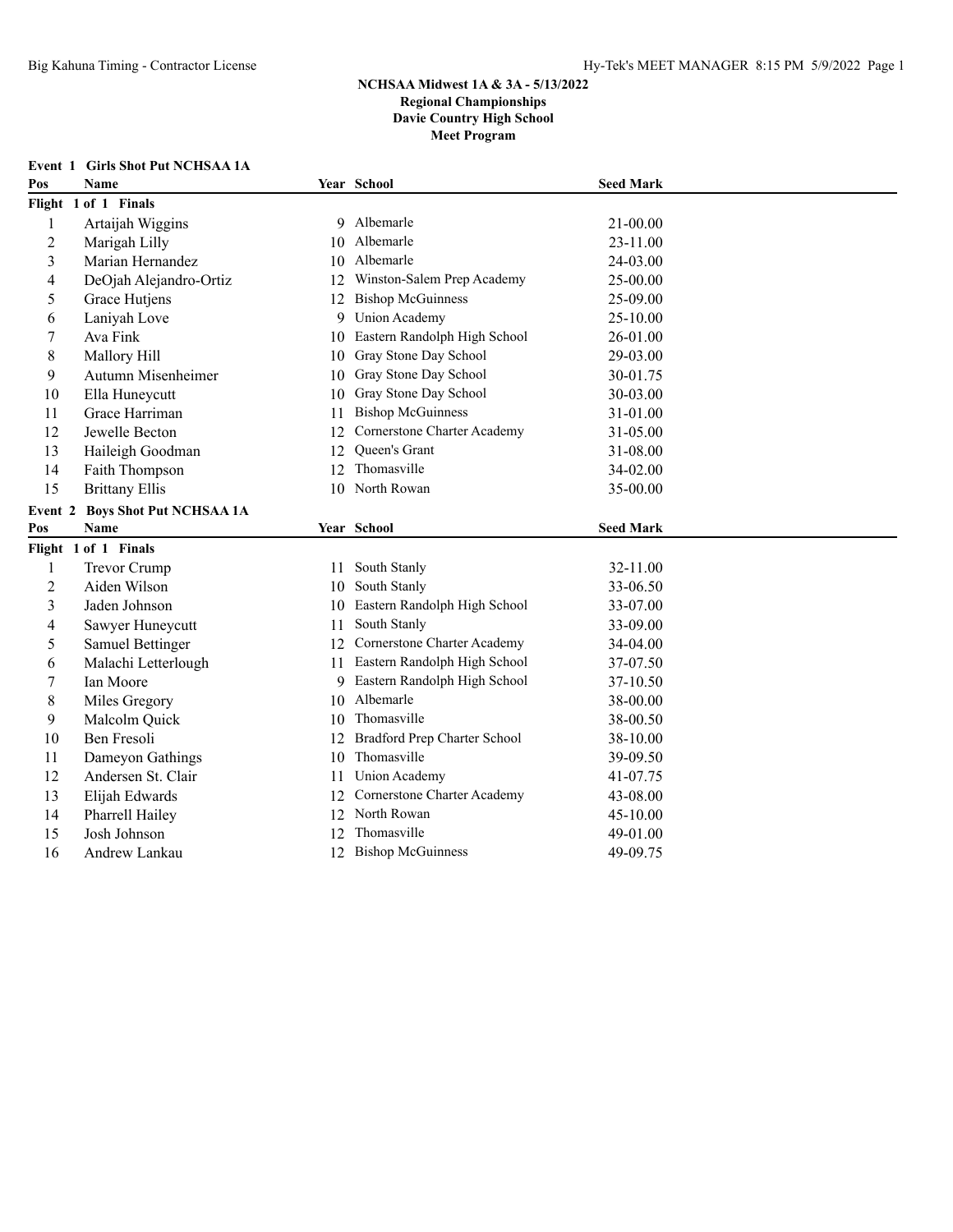# **Event 3 Girls Discus Throw NCHSAA 1A**

| Pos            | <b>Name</b>                        |    | Year School                  | <b>Seed Mark</b> |  |
|----------------|------------------------------------|----|------------------------------|------------------|--|
|                | Flight 1 of 1 Finals               |    |                              |                  |  |
| 1              | Omega White                        |    | 9 Albemarle                  | 55-02            |  |
| 2              | Ava Fink                           | 10 | Eastern Randolph High School | 59-08            |  |
| 3              | Artaijah Wiggins                   | 9  | Albemarle                    | 60-01            |  |
| 4              | Marigah Lilly                      | 10 | Albemarle                    | 63-04            |  |
| 5              | Grace Hutjens                      | 12 | <b>Bishop McGuinness</b>     | 65-04            |  |
| 6              | Ava Hiatt                          | 9  | Millennium Charter Academy   | 67-01            |  |
| 7              | Laniyah Love                       | 9  | Union Academy                | 67-07            |  |
| $\,$ 8 $\,$    | Maria Plyler                       | 12 | Gray Stone Day School        | 70-01            |  |
| 9              | Autumn Misenheimer                 | 10 | Gray Stone Day School        | $71 - 01$        |  |
| 10             | Kyra Wilson                        | 12 | Cornerstone Charter Academy  | $73 - 05$        |  |
| 11             | Mallory Hill                       | 10 | Gray Stone Day School        | $77-10$          |  |
| 12             | Grace Harriman                     | 11 | <b>Bishop McGuinness</b>     | $90 - 10$        |  |
| 13             | Jewelle Becton                     | 12 | Cornerstone Charter Academy  | $95 - 11$        |  |
| 14             | <b>Brittany Ellis</b>              |    | 10 North Rowan               | 100-02           |  |
| Event 4        | <b>Boys Discus Throw NCHSAA 1A</b> |    |                              |                  |  |
| Pos            | <b>Name</b>                        |    | Year School                  | <b>Seed Mark</b> |  |
|                | Flight 1 of 1 Finals               |    |                              |                  |  |
| 1              | Samuel Bettinger                   | 12 | Cornerstone Charter Academy  | 84-07            |  |
| $\overline{2}$ | Andersen St. Clair                 | 11 | <b>Union Academy</b>         | 88-11            |  |
| 3              | Cameron Milton                     | 10 | Cornerstone Charter Academy  | 89-11            |  |
| 4              | Sawyer Huneycutt                   | 11 | South Stanly                 | 92-09            |  |
| 5              | Micah Davis                        | 9  | South Stanly                 | 93-03            |  |
| 6              | Allen Loflin                       | 10 | Eastern Randolph High School | 94-02            |  |
| 7              | Brayden Vanhoy                     | 10 | Gray Stone Day School        | 95-06            |  |
| $\,8\,$        | Conner Morehead                    | 11 | Gray Stone Day School        | 95-06            |  |
| 9              | Andrew Huggins                     | 10 | South Stanly                 | 97-09            |  |
| 10             | Miles Gregory                      | 10 | Albemarle                    | 98-04            |  |
| 11             | Ian Moore                          | 9  | Eastern Randolph High School | 98-05.25         |  |
| 12             | Ben Fresoli                        | 12 | Bradford Prep Charter School | 112-02           |  |
| 13             | Elijah Edwards                     | 12 | Cornerstone Charter Academy  | 113-09           |  |
| 14             | Andrew Lankau                      | 12 | <b>Bishop McGuinness</b>     | 117-04           |  |
| 15             | Taj Gabriel                        | 10 | Thomasville                  | 118-04           |  |
| 16             | Pharrell Hailey                    | 12 | North Rowan                  | 119-04           |  |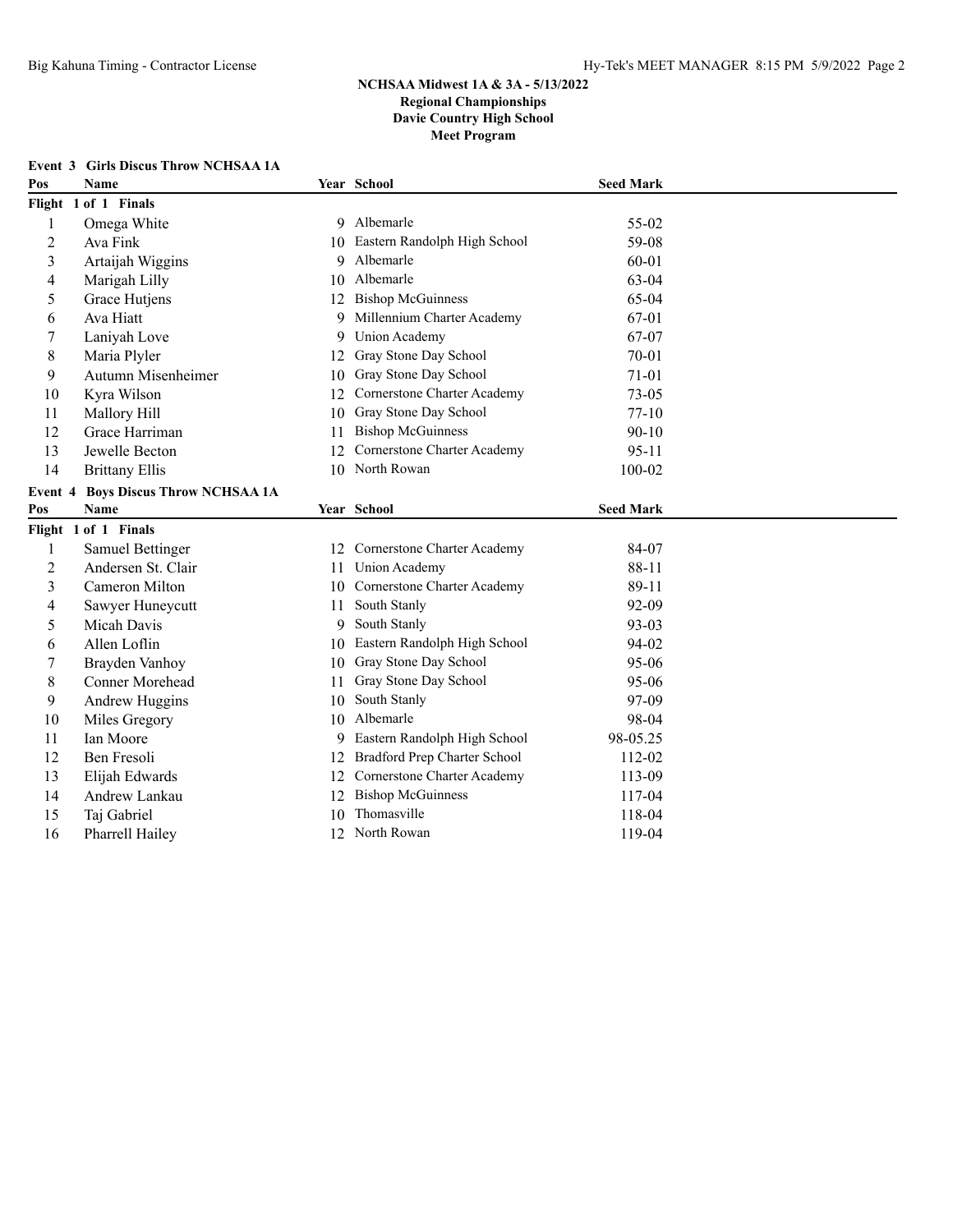|                | Event 5 Girls Long Jump NCHSAA 1A   |          |                                    |                      |  |
|----------------|-------------------------------------|----------|------------------------------------|----------------------|--|
| Pos            | Name                                |          | Year School                        | <b>Seed Mark</b>     |  |
|                | Flight 1 of 1 Finals                |          |                                    |                      |  |
| $\mathbf{1}$   | Paityn Lisk                         | 11       | Gray Stone Day School              | 12-00.00             |  |
| $\overline{c}$ | Taylor Holt                         | 9        | Gray Stone Day School              | 13-04.00             |  |
| 3              | Jade Sankey                         | 9        | North Rowan                        | 13-08.00             |  |
| 4              | <b>Anautica Meaders</b>             | 11       | Albemarle                          | 13-10.00             |  |
| 5              | Ella Harless                        | 10       | Queen's Grant                      | 13-10.00             |  |
| 6              | Alayna Smith                        | 12       | Winston-Salem Prep Academy         | 14-02.00             |  |
| 7              | Isabella Ross                       | 11       | <b>Bishop McGuinness</b>           | 14-02.50             |  |
| 8              | Carmen Duffey                       | 11       | South Davidson                     | 14-03.50             |  |
| 9              | Katherine Cupples                   | 9        | Gray Stone Day School              | 14-06.00             |  |
| 10             | Alexandra Swinney                   | 10       | Union Academy                      | 14-07.00             |  |
| 11             | Natalie Soles                       | 11.      | South Davidson                     | 14-10.00             |  |
| 12             | MaryGrace Krol                      | 11       | Albemarle                          | 15-00.00             |  |
| 13             | Cadence Staton                      | 11       | Corvian Community School           | 15-04.00             |  |
| 14             | Tristan Smith                       | 9        | <b>Union Academy</b>               | 15-05.50             |  |
| 15             | Jayla Williams                      | 12       | Winston-Salem Prep Academy         | 15-10.00             |  |
| 16             | Mary Rashford                       | 11       | <b>Bishop McGuinness</b>           | 16-02.00             |  |
| Event 6        | <b>Boys Long Jump NCHSAA 1A</b>     |          |                                    |                      |  |
| Pos            | Name                                |          | Year School                        | <b>Seed Mark</b>     |  |
|                | Flight 1 of 1 Finals                |          |                                    |                      |  |
| 1              | Jaden Gonsalves                     | 9.       | Winston-Salem Prep Academy         | 18-00.00             |  |
| 2              | Jaliq McRae                         | 12       | Albemarle                          | 18-02.00             |  |
| 3              | Camden Lilly                        | 9        | South Stanly                       | 18-05.00             |  |
| 4              | Malachi Letterlough                 | 11       | Eastern Randolph High School       | 18-05.50             |  |
| 5              | Andy McLeod                         | 11       | Gray Stone Day School              | 18-06.00             |  |
| 6              | Brayden Wilson                      | 10       | Corvian Community School           | 18-06.00             |  |
| 7              | Wes Lilly                           | 9        | South Stanly                       | 18-08.00             |  |
| 8              | Heathcliff Ropko                    | 9        | <b>Bishop McGuinness</b>           | 19-03.00             |  |
| 9              | Antoine Patterson                   | 12       | South Stanly                       | 19-04.00             |  |
| 10             | Corbin Payne                        | 11       | South Davidson                     | 19-09.00             |  |
| 11             | Marlon Martin                       | 10       | <b>Corvian Community School</b>    | 20-03.50             |  |
| 12             | Dre Davis                           | 9        | Albemarle                          | 20-06.00             |  |
| 13             | Adam Boyd                           | 9        | Queen's Grant                      | 20-07.00             |  |
| 14             | Ezra Martin                         | 11.      | <b>Union Academy</b>               | 20-08.50             |  |
| 15             | Jamison Graves                      |          | 11 Winston-Salem Prep Academy      | 21-01.00             |  |
| 16             | Ali Currie                          |          | 12 Albemarle                       | 21-02.50             |  |
|                | Event 7 Girls Triple Jump NCHSAA 1A |          |                                    |                      |  |
| Pos            | Name                                |          | Year School                        | <b>Seed Mark</b>     |  |
|                | Flight 1 of 1 Finals                |          |                                    |                      |  |
| 1              | Paityn Lisk                         | 11.      | Gray Stone Day School              | 25-03.00             |  |
| 2              | Taylor Holt                         | 9        | Gray Stone Day School              | 27-08.00             |  |
| 3              | Alexandra Swinney                   | 10       | Union Academy                      | 29-00.50             |  |
| 4              | Natalie Soles                       | 11       | South Davidson                     | 30-03.50             |  |
| 5              | Kylie Brodt                         |          | 10 Union Academy                   | 31-08.00             |  |
| 6              | Tristan Smith                       | 9.       | <b>Union Academy</b>               | 32-04.00             |  |
| 7              |                                     |          |                                    |                      |  |
|                |                                     |          |                                    |                      |  |
| 8              | Katherine Cupples<br>Amari Baldwin  | 9.<br>9. | Gray Stone Day School<br>Albemarle | 32-11.00<br>34-05.50 |  |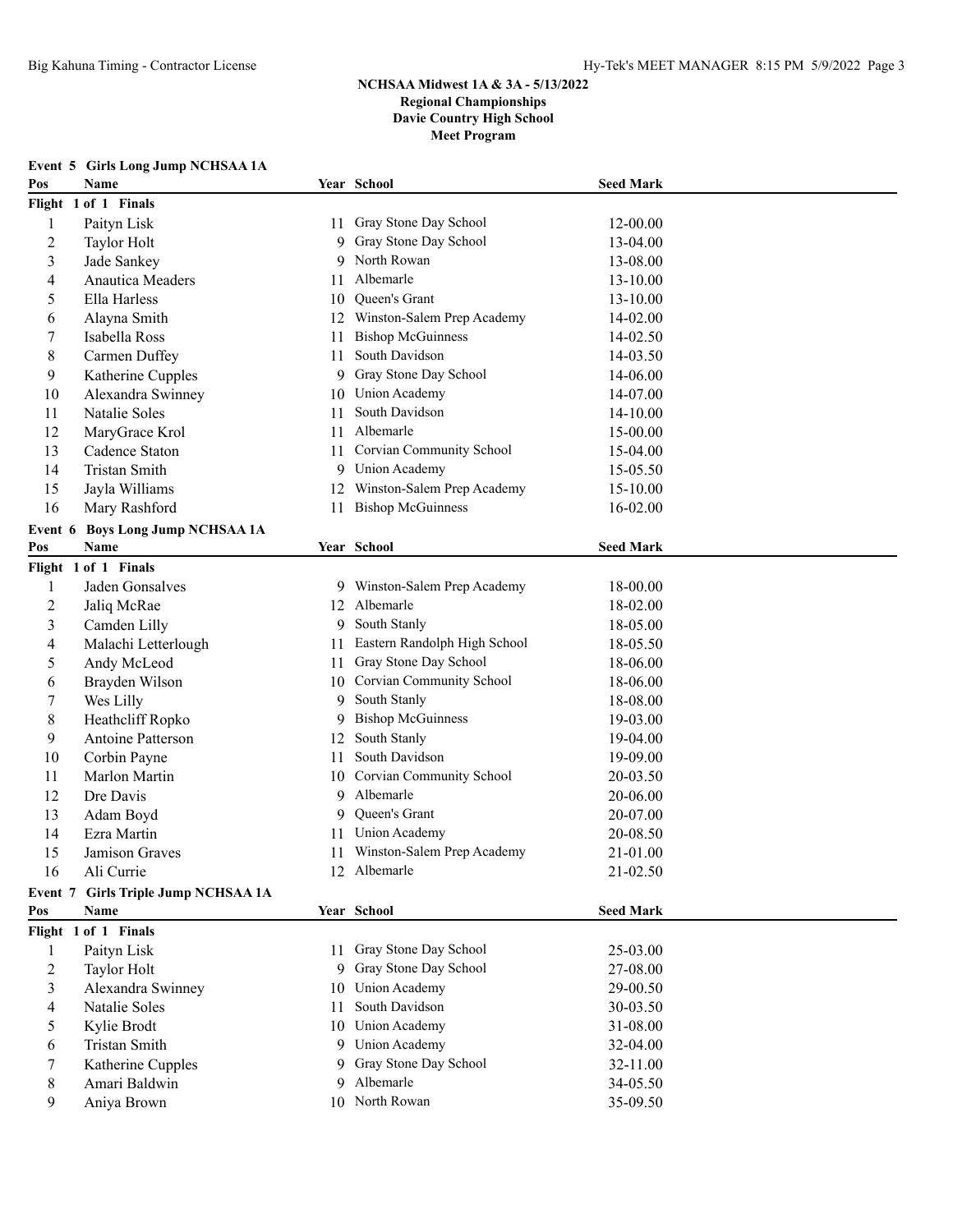|                | <b>Event 8 Boys Triple Jump NCHSAA 1A</b>          |                         |                                |                                |  |
|----------------|----------------------------------------------------|-------------------------|--------------------------------|--------------------------------|--|
| Pos            | Name                                               |                         | Year School                    | <b>Seed Mark</b>               |  |
|                | Flight 1 of 1 Finals                               |                         |                                |                                |  |
| 1              | Evan Barber                                        |                         | 9 Gray Stone Day School        | 35-01.00                       |  |
| $\overline{c}$ | Jaliq McRae                                        | 12                      | Albemarle                      | 35-11.00                       |  |
| 3              | Griffin Jones                                      | 12                      | Gray Stone Day School          | 36-00.00                       |  |
| 4              | Jason Wall                                         |                         | 10 Albemarle                   | 36-03.00                       |  |
| 5              | Wes Lilly                                          | 9                       | South Stanly                   | 36-05.00                       |  |
| 6              | Alex Harrison                                      |                         | 10 Cornerstone Charter Academy | 37-07.00                       |  |
| 7              | Ezra Martin                                        | 11                      | Union Academy                  | 37-08.50                       |  |
| 8              | Camden Lilly                                       | 9.                      | South Stanly                   | 38-02.00                       |  |
| 9              | Brayden Wilson                                     |                         | 10 Corvian Community School    | 38-04.00                       |  |
| 10             | Andy McLeod                                        | 11                      | Gray Stone Day School          | 40-00.00                       |  |
| 11             | Corbin Payne                                       | 11                      | South Davidson                 | 42-11.00                       |  |
| 12             | Ali Currie                                         |                         | 12 Albemarle                   | 44-04.00                       |  |
| Event 9        | <b>Girls High Jump NCHSAA 1A</b>                   |                         |                                |                                |  |
| Pos            | Name                                               |                         | Year School                    | <b>Seed Mark</b>               |  |
|                | Flight 1 of 1 Finals                               |                         |                                |                                |  |
| 1              | Caera Haines                                       |                         | 10 Corvian Community School    | 4-04.00                        |  |
| $\overline{c}$ | Gigi Simon                                         |                         | 9 Bishop McGuinness            | 4-08.00                        |  |
| 3              | Isabella Ross                                      | 11                      | <b>Bishop McGuinness</b>       | 4-08.00                        |  |
| 4              | Ryleigh Clayborn                                   |                         | 10 Union Academy               | $4 - 10.00$                    |  |
| 5              | Mary Rashford                                      | 11                      | <b>Bishop McGuinness</b>       | $4 - 10.00$                    |  |
| 6              | Ava Utt                                            | 11                      | Millennium Charter Academy     | $4 - 10.00$                    |  |
|                | Event 10 Boys High Jump NCHSAA 1A                  |                         |                                |                                |  |
| Pos            | Name                                               |                         | Year School                    | <b>Seed Mark</b>               |  |
|                | Flight 1 of 1 Finals                               |                         |                                |                                |  |
| 1              | Heathcliff Ropko                                   |                         | 9 Bishop McGuinness            | $5 - 00.00$                    |  |
| 2              | Camden Lilly                                       | 9                       | South Stanly                   | 5-04.00                        |  |
| 3              | Joseph Misenheimer                                 | 11                      | South Stanly                   | $5 - 06.00$                    |  |
| 4              | Ezra Martin                                        | 11                      | Union Academy                  | $5 - 06.00$                    |  |
| 5              | Kemon O'Kelly                                      | 11                      | North Rowan                    | 5-08.00                        |  |
| 6              | Tre Harris                                         | 10                      | Cornerstone Charter Academy    | 5-08.00                        |  |
| 7              | Ethan Connor                                       |                         | <b>Bishop McGuinness</b>       | $5 - 10.00$                    |  |
| $\,$ 8 $\,$    |                                                    |                         |                                |                                |  |
|                |                                                    | 11                      |                                |                                |  |
|                | Ali Currie                                         |                         | 12 Albemarle                   | $6 - 02.00$                    |  |
|                | Event 13 Girls 4x800 Meter Relay NCHSAA 1A         |                         |                                |                                |  |
| Lane           | Team                                               |                         | Relay                          | <b>Seed Time</b>               |  |
|                | Section 1 of 1 Timed Finals                        |                         |                                |                                |  |
| 1              | <b>Bishop McGuinness</b>                           |                         | A                              | 11:00.74                       |  |
|                | 1) Sofia Wolff 11                                  | 2) Nina Holton 10       | 3) Mary Grace Lipscomb 11      | 4) Lourdes Lopez 12            |  |
| 2              | Union Academy                                      |                         | A                              | 11:19.54                       |  |
|                | 1) Isabella Falcone 12                             | 2) Audrey Falcone 10    | 3) Gracie Williams 11          | 4) Taeya Newman 11             |  |
| 3              | <b>Bradford Prep Charter School</b>                |                         | A                              | 11:59.60                       |  |
|                | 1) Grace Hyatt 10                                  | 2) Rylie Spangenberg 11 | 3) Alyssa Jhingoor 11          | 4) Carson Horsley 10           |  |
| 4              | Corvian Community School                           |                         | A                              | 12:04.00                       |  |
| 5              | 1) Megan Burleson 12<br>Millennium Charter Academy | 2) Launa Byrd 10        | 3) Brienna McLaughlin 10<br>A  | 4) April Slonim 11<br>12:04.51 |  |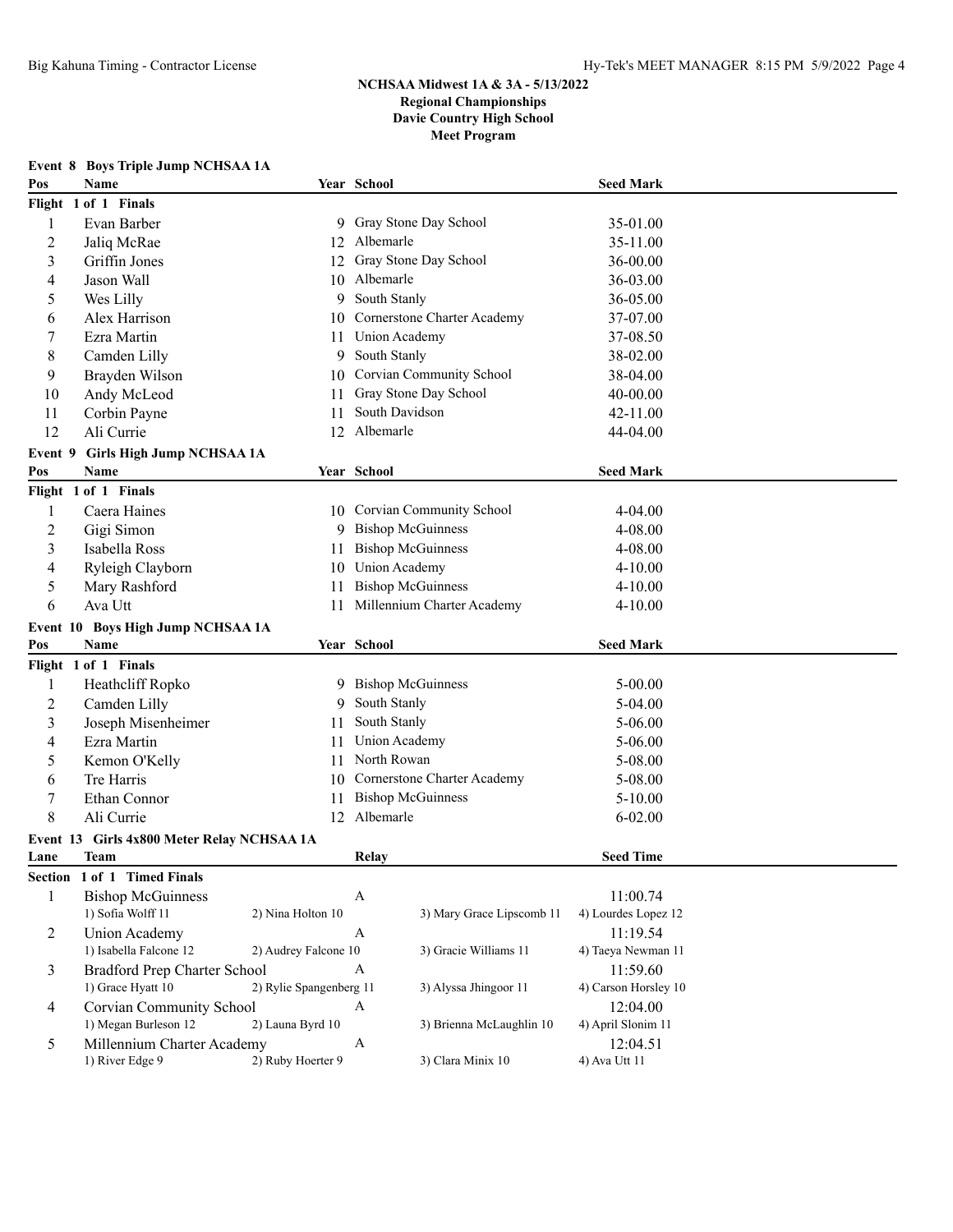|  | Event 14 Boys 4x800 Meter Relay NCHSAA 1A |  |  |
|--|-------------------------------------------|--|--|
|  |                                           |  |  |

| Lane                      | <b>Team</b>                                       |                         | Relay                      |                            | <b>Seed Time</b>                 |  |
|---------------------------|---------------------------------------------------|-------------------------|----------------------------|----------------------------|----------------------------------|--|
| <b>Section</b>            | 1 of 1 Timed Finals                               |                         |                            |                            |                                  |  |
| 1                         | Union Academy                                     |                         | A                          |                            | 8:42.42                          |  |
|                           | 1) Caleb Cox 12                                   | 2) Liam Mackinnon 12    |                            | 3) Evan Mitchell 11        | 4) Nathan Swinney 11             |  |
| 2                         | South Davidson                                    |                         | A                          |                            | 8:56.56                          |  |
|                           | 1) Christopher Villegas 9                         | 2) Ethan Byerly 10      |                            | 3) Jackson Wilde 10        | 4) William Lyons 12              |  |
| 3                         | <b>Cornerstone Charter Academy</b>                |                         | A                          |                            | 8:58.75                          |  |
|                           | 1) Athens Barnes 12                               | 2) Benjamin Harrison 10 |                            | 3) Samuel Pessoa 9         | 4) Ben Resler 12                 |  |
| 4                         | <b>Bishop McGuinness</b><br>1) David Armstrong 11 | 2) Nick Arnold 11       | A                          | 3) Arrington Culbertson 11 | 9:12.91<br>4) Michael Golamco 11 |  |
| 5                         | Corvian Community School                          |                         | A                          |                            | 9:18.58                          |  |
|                           | 1) Cole Fiorillo 10                               | 2) Will Lester 10       |                            | 3) Carson Williams 9       | 4) Cooper Bell 10                |  |
| 6                         | Gray Stone Day School                             |                         | $\mathbf{A}$               |                            | 9:22.60                          |  |
|                           | 1) Ashton Riedel 12                               | 2) Jobey Swaringen 12   |                            | 3) Will Rummage 11         | 4) Quentin Hippert 11            |  |
| 7                         | South Stanly                                      |                         | A                          |                            | 9:43.00                          |  |
|                           | 1) Ranfere Garcia 11                              | 2) Connor Curlee 12     |                            | 3) Elijah Joyner 9         | 4) Tristen Patterson 10          |  |
| 8                         | Bradford Prep Charter School                      |                         | A                          |                            | 9:45.84                          |  |
|                           | 1) Laith Hatamleh 10                              | 2) Tobias Mouer 11      |                            | 3) Suhaib Hatamleh 10      | 4) Mason Smith 10                |  |
| 9                         | Millennium Charter Academy                        |                         | A                          |                            | 9:50.93                          |  |
|                           | 1) Calvin Devore 12                               | 2) Hartley Devore 12    |                            | 3) Brody Krakenberg 10     | 4) Isaac Shipley 10              |  |
| 10                        | Albemarle                                         |                         | A                          |                            | 9:53.96                          |  |
|                           | 1) Isaiah Medley 9                                | 2) Jason Wall 10        |                            | 3) Daniel Simon 11         | 4) Reyli Alvarez 10              |  |
| 11                        | Eastern Randolph High School                      |                         | A                          |                            | 11:00.45                         |  |
|                           | 1) Noe Delgado Benitez 11                         | 2) Jose Fuentes 10      |                            | 3) Alex Thompson 8         | 4) Jonathan Watson 11            |  |
|                           | Event 15 Girls 100 Meter Hurdles NCHSAA 1A        |                         |                            |                            |                                  |  |
|                           | <b>Top 8 Advance by Time</b>                      |                         |                            |                            |                                  |  |
| Lane                      | Name                                              |                         | Year School                |                            | <b>Seed Time</b>                 |  |
|                           | Heat 1 of 2 Prelims                               |                         |                            |                            |                                  |  |
| 1                         |                                                   |                         |                            |                            |                                  |  |
| $\overline{c}$            | Anna Lynn Carter                                  |                         |                            | 10 Gray Stone Day School   | 19.64                            |  |
| $\overline{\mathbf{3}}$   | <b>Anautica Meaders</b>                           | 11                      | Albemarle                  |                            | 18.74                            |  |
| 4                         | Aniya Brown                                       | 10                      | North Rowan<br>North Rowan |                            | 15.37                            |  |
| 5                         | Azarea Miller                                     | 10                      |                            | 10 Gray Stone Day School   | 17.53                            |  |
| 6<br>7                    | <b>Anaston Trexler</b>                            |                         |                            |                            | 19.10                            |  |
| 8                         |                                                   |                         |                            |                            |                                  |  |
|                           | Heat 2 of 2 Prelims                               |                         |                            |                            |                                  |  |
|                           |                                                   |                         |                            |                            |                                  |  |
| $\perp$<br>$\overline{c}$ | Hailey Dry                                        |                         |                            | 10 Gray Stone Day School   | 19.24                            |  |
| $\overline{\mathbf{3}}$   | Aryjha Baldwin                                    | 9                       | Albemarle                  |                            | 18.62                            |  |
| 4                         | Tai'lah Ward                                      | 10                      | North Rowan                |                            | 15.33                            |  |
| 5                         | Audrey Falcone                                    | 10                      | <b>Union Academy</b>       |                            | 18.42                            |  |
| 6                         | Theresa Schultheis                                |                         | 10 Bishop McGuinness       |                            | 19.12                            |  |
| 7                         |                                                   |                         |                            |                            |                                  |  |

8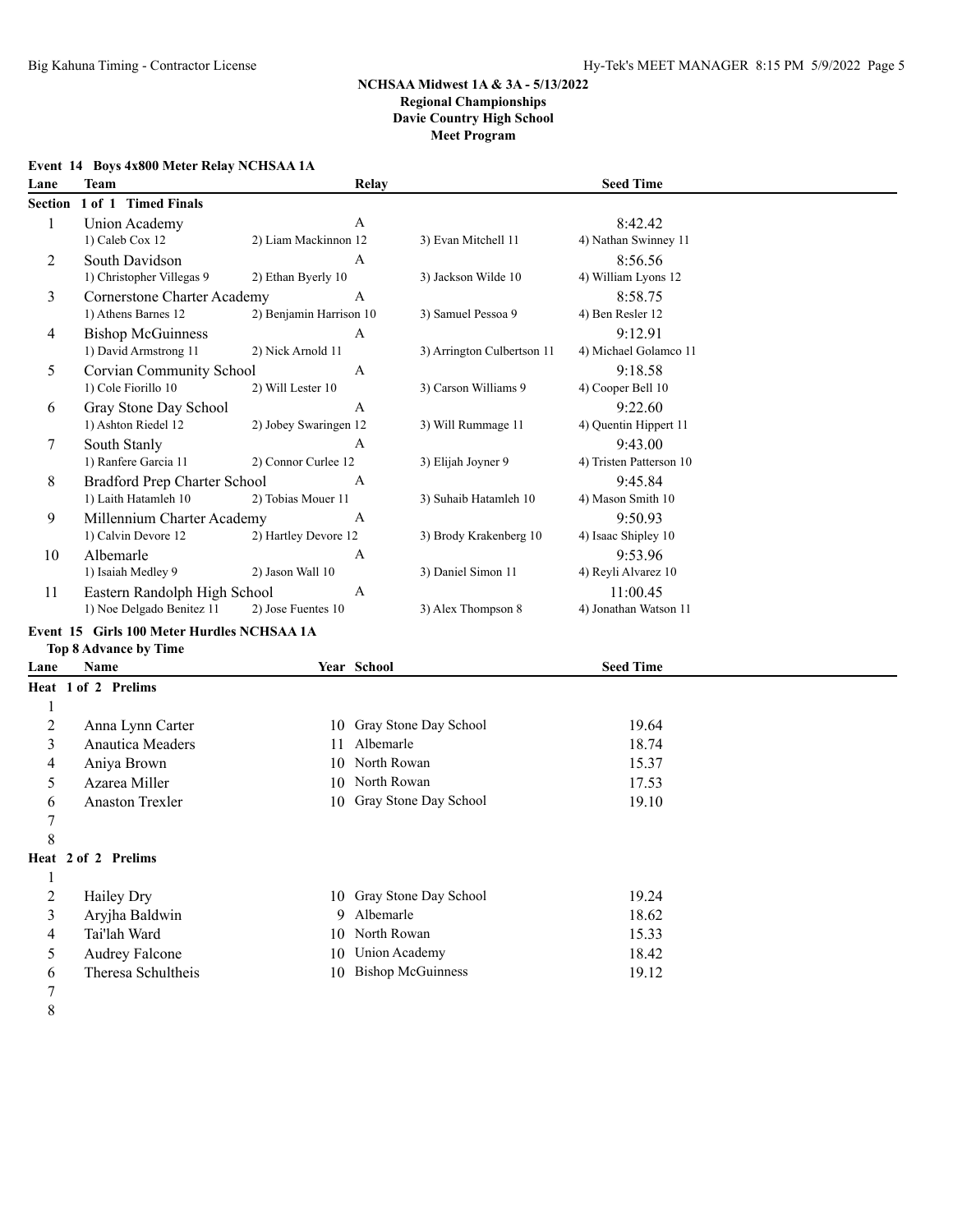### **Event 16 Boys 110 Meter Hurdles NCHSAA 1A**

**Top 8 Advance by Time**

| Lane | Name                  |    | Year School                  | <b>Seed Time</b> |  |
|------|-----------------------|----|------------------------------|------------------|--|
|      | Heat 1 of 2 Prelims   |    |                              |                  |  |
|      |                       |    |                              |                  |  |
| 2    | Keith Murphy          | 10 | South Stanly                 | 20.77            |  |
| 3    | Daniel Mantes Medrano |    | 10 North Rowan               | 19.36            |  |
| 4    | Josh Brady            | 10 | Eastern Randolph High School | 17.19            |  |
| 5    | Slay Jackson          |    | 12 Albemarle                 | 17.24            |  |
| 6    | Mark Lappin           | 10 | Gray Stone Day School        | 19.59            |  |
|      |                       |    |                              |                  |  |
| 8    |                       |    |                              |                  |  |
|      | Heat 2 of 2 Prelims   |    |                              |                  |  |
|      |                       |    |                              |                  |  |
| 2    | Tre Harris            | 10 | Cornerstone Charter Academy  | 20.32            |  |
| 3    | Orion Harris          | 12 | North Rowan                  | 19.04            |  |
| 4    | Quintin Wilson        | 11 | North Rowan                  | 16.44            |  |
| 5    | <b>Thomas Pinder</b>  | 10 | <b>Bishop McGuinness</b>     | 18.14            |  |
| 6    | Reyli Alvarez         | 10 | Albemarle                    | 19.60            |  |
| 7    |                       |    |                              |                  |  |

### **Event 17 Girls 100 Meter Dash NCHSAA 1A**

**Top 8 Advance by Time**

| Lane | Name                      |     | Year School                    | <b>Seed Time</b> |  |
|------|---------------------------|-----|--------------------------------|------------------|--|
|      | Heat 1 of 2 Prelims       |     |                                |                  |  |
|      | Katherine Cupples         |     | 9 Gray Stone Day School        | 13.84            |  |
| 2    | Abigail Clayton           | 10  | Albemarle                      | 13.44            |  |
| 3    | Annie Driggers            | 10  | Corvian Community School       | 13.13            |  |
| 4    | Jayla Williams            | 12. | Winston-Salem Prep Academy     | 12.74            |  |
| 5    | Amari Baldwin             | 9   | Albemarle                      | 12.79            |  |
| 6    | Shaniya Shirley           |     | 9 Bradford Prep Charter School | 13.28            |  |
| 7    | <b>Beautiful Peterson</b> | 9.  | Bradford Prep Charter School   | 13.45            |  |
| 8    | Katlyn Poole              | 12. | Cornerstone Charter Academy    | 14.33            |  |
|      | Heat 2 of 2 Prelims       |     |                                |                  |  |
|      | <b>Bailee Goodlett</b>    | 10. | North Rowan                    | 13.54            |  |
| 2    | MaryGrace Krol            | 11  | Albemarle                      | 13.34            |  |
| 3    | Justene Brice             | 10  | Bradford Prep Charter School   | 13.00            |  |
| 4    | Tai'lah Ward              | 10  | North Rowan                    | 12.72            |  |
| 5    | Damyja Ortiz              | 12  | Winston-Salem Prep Academy     | 12.82            |  |
| 6    | Azarea Miller             | 10  | North Rowan                    | 13.34            |  |
|      | Nina Monsanto             | 12. | Cornerstone Charter Academy    | 13.54            |  |
| 8    | Jessica Holliday          | 10  | Eastern Randolph High School   | 15.09            |  |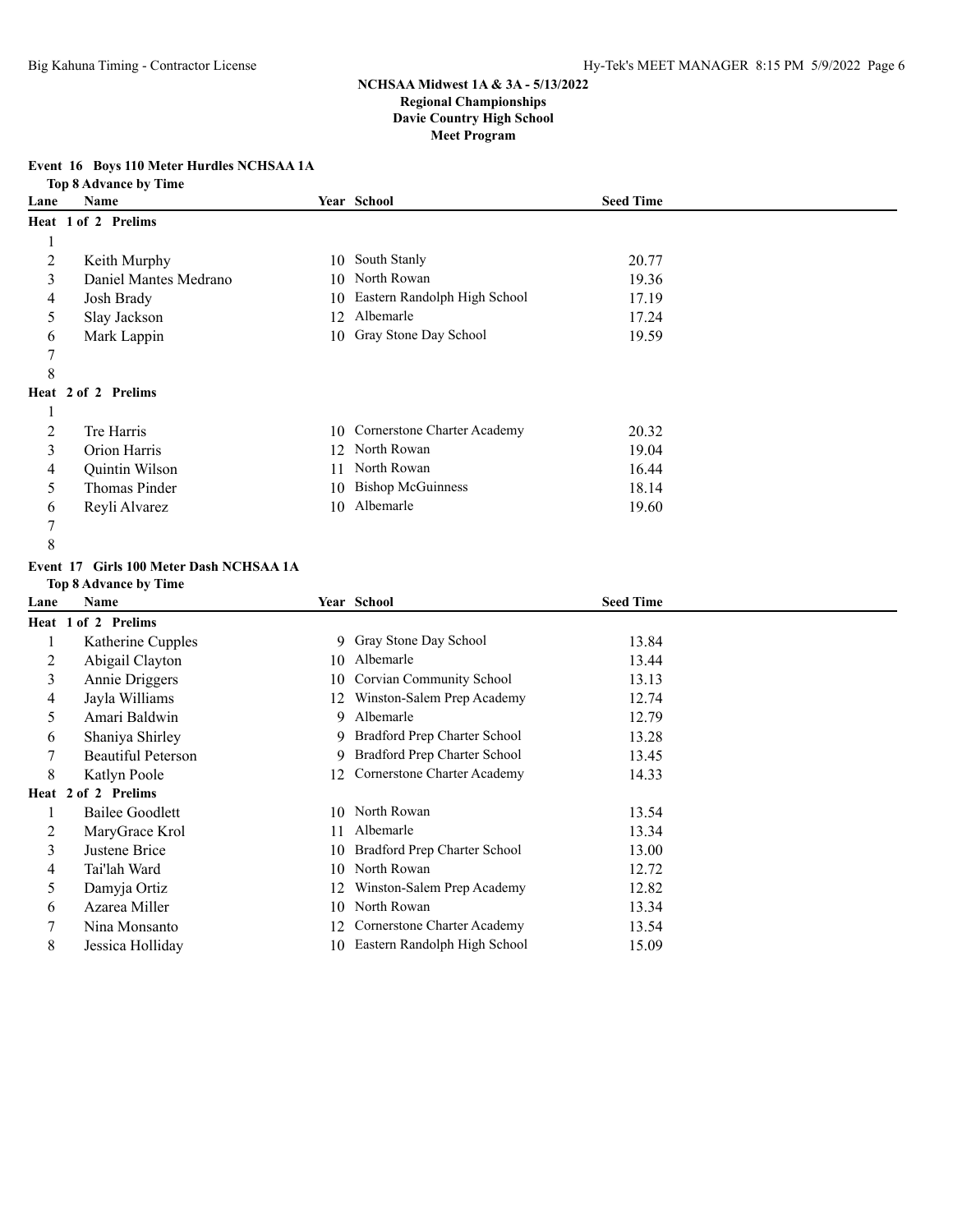# **Event 18 Boys 100 Meter Dash NCHSAA 1A**

**Top 8 Advance by Time**

| Lane                     | <b>Name</b>                                        |                        | Year School  |                                 | <b>Seed Time</b>               |  |
|--------------------------|----------------------------------------------------|------------------------|--------------|---------------------------------|--------------------------------|--|
|                          | Heat 1 of 2 Prelims                                |                        |              |                                 |                                |  |
| $\mathbf{1}$             | Daniel Thomas                                      |                        |              | 11 Eastern Randolph High School | 11.51                          |  |
| $\overline{c}$           | A'Donye Herbert                                    | 9                      |              | Eastern Randolph High School    | 11.37                          |  |
| 3                        | Jaylen Prinkeny                                    |                        | 10 Albemarle |                                 | 11.24                          |  |
| 4                        | Parker St. Clair                                   | 10                     |              | Union Academy                   | 11.09                          |  |
| 5                        | Dre Davis                                          | 9                      | Albemarle    |                                 | 11.14                          |  |
| 6                        | Amari McArthur                                     | 11                     | North Rowan  |                                 | 11.30                          |  |
| 7                        | <b>Omaurion Eldridge</b>                           | 11                     | South Stanly |                                 | 11.40                          |  |
| 8                        | Joshua Gordon                                      | 12                     |              | Bradford Prep Charter School    | 11.60                          |  |
|                          | Heat 2 of 2 Prelims                                |                        |              |                                 |                                |  |
| $\mathbf{1}$             | Jayden Powe                                        | 11                     | South Stanly |                                 | 11.50                          |  |
| $\overline{2}$           | Jordan Davis                                       | 11                     |              | Corvian Community School        | 11.34                          |  |
| $\overline{\mathbf{3}}$  | Marlon Martin                                      | 10                     |              | Corvian Community School        | 11.16                          |  |
| $\overline{\mathcal{L}}$ | Jamaari Blackburn                                  | 12                     | Carver       |                                 | 10.74                          |  |
| 5                        | Corj CJ Dickerson                                  | 11                     | Thomasville  |                                 | 11.15                          |  |
| 6                        | Ethan Connor                                       | 11                     |              | <b>Bishop McGuinness</b>        | 11.30                          |  |
| $\tau$                   | <b>Jamison Graves</b>                              | 11                     |              | Winston-Salem Prep Academy      | 11.50                          |  |
| $\,8\,$                  | Daniel Yarborough                                  | 11                     |              | Eastern Randolph High School    | 11.68                          |  |
|                          | Event 19 Girls 4x200 Meter Relay NCHSAA 1A         |                        |              |                                 |                                |  |
| Lane                     | <b>Team</b>                                        |                        | Relay        |                                 | <b>Seed Time</b>               |  |
|                          | Section 1 of 1 Timed Finals                        |                        |              |                                 |                                |  |
| $\mathbf{1}$             | <b>Cornerstone Charter Academy</b>                 |                        | $\mathbf{A}$ |                                 | 2:11.13                        |  |
|                          | 1) Kathryn Angrave 10                              | 2) Katlyn Poole 12     |              | 3) Kaylen Williamson 9          | 4) Nina Monsanto 12            |  |
| 2                        | Albemarle                                          |                        | $\mathbf{A}$ |                                 | 1:56.50                        |  |
|                          | 1) MaryGrace Krol 11                               | 2) Anautica Meaders 11 |              | 3) Diamond Smith 12             | 4) Abigail Clayton 10          |  |
| 3                        | Union Academy                                      |                        | A            |                                 | 1:53.59                        |  |
|                          | 1) Hannah Cox 10                                   | 2) Tristan Smith 9     |              | 3) Kylie Brodt 10               | 4) Nina Fraticelli 11          |  |
| 4                        | North Rowan                                        |                        | $\mathbf{A}$ |                                 | 1:50.60                        |  |
|                          | 1) Bailee Goodlett 10                              | 2) Bloom Goodlett 10   |              | 3) Azarea Miller 10             | 4) Aniya Brown 10              |  |
| 5                        | Winston-Salem Prep Academy                         |                        | A            |                                 | 1:50.73                        |  |
|                          | 1) Jayla Williams 12                               | 2) Alayna Smith 12     |              | 3) Erial Ladsin 9               | 4) Damyja Ortiz 12             |  |
| 6                        | Bradford Prep Charter School<br>1) Marianna Diaz 9 | 2) Shaniya Shirley 9   | $\mathbf{A}$ | 3) Beautiful Peterson 9         | 1:55.49<br>4) Justene Brice 10 |  |
| 7                        | <b>Bishop McGuinness</b>                           |                        | A            |                                 | 2:05.88                        |  |
|                          | 1) Sienna Arnold 9                                 | 2) Bridget Plouff 11   |              | 3) Isabella Ross 11             | 4) Lalille Nguyen 9            |  |
|                          |                                                    |                        |              |                                 |                                |  |

8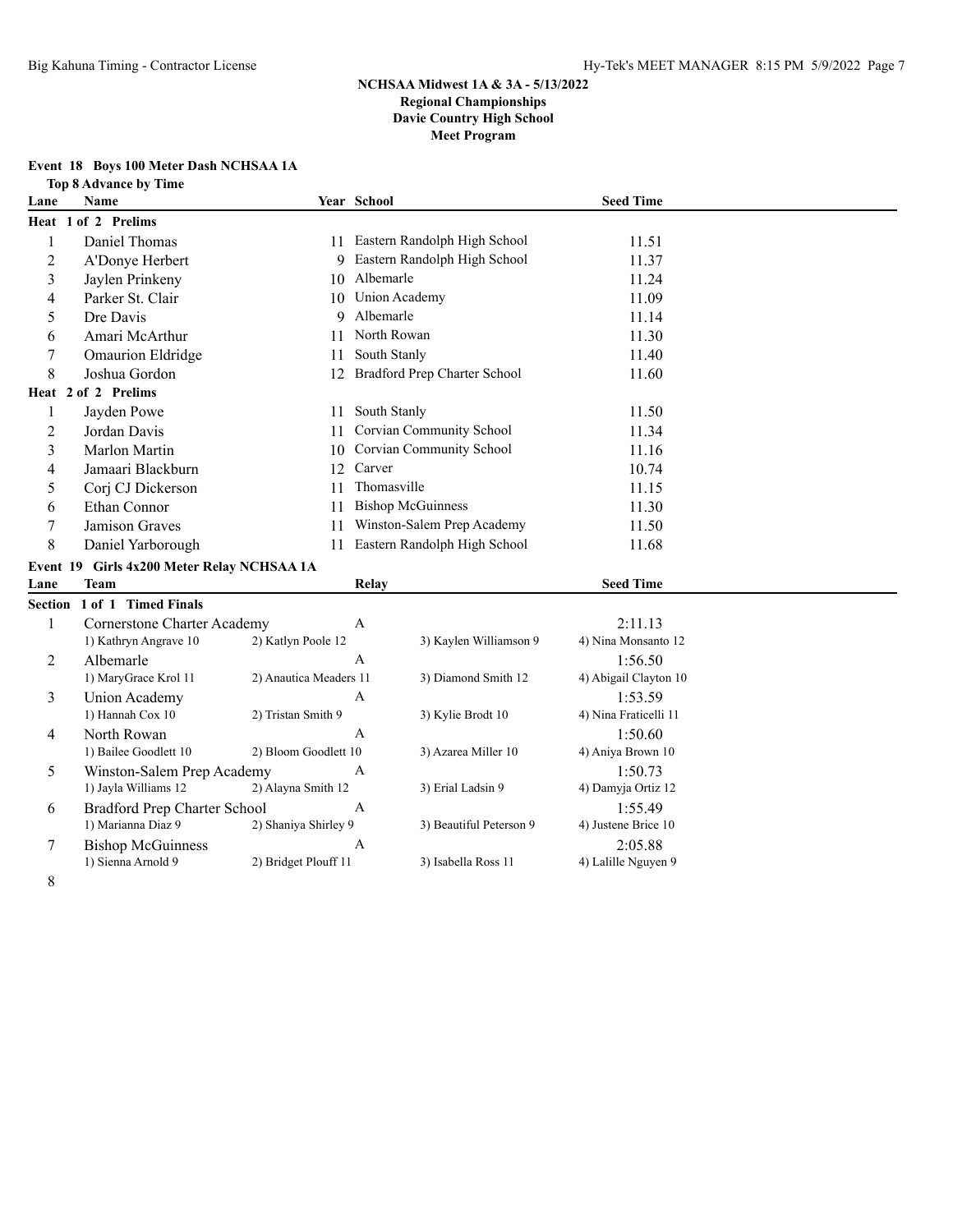## **Event 20 Boys 4x200 Meter Relay NCHSAA 1A Lane Team Relay Seed Time Section 1 of 2 Timed Finals** 1 2

| 3              | Cornerstone Charter Academy             |                          | A            |                         | 1:44.52                 |
|----------------|-----------------------------------------|--------------------------|--------------|-------------------------|-------------------------|
|                | 1) Tristen Cole 10                      | 2) Makel Greene 11       |              | 3) Alex Harrison 10     | 4) Palmer VanEaton 12   |
| $\overline{4}$ | Eastern Randolph High School            |                          | A            |                         | 1:36.30                 |
|                | 1) Malachi Letterlough 11               | 2) Daniel Yarborough 11  |              | 3) A'Donye Herbert 9    | 4) Daniel Thomas 11     |
| 5              | South Stanly                            |                          | A            |                         | 1:36.65                 |
|                | 1) Omaurion Eldridge 11                 | 2) Antoine Patterson 12  |              | 3) Jayden Powe 11       | 4) Ezra Powe 11         |
| 6              |                                         |                          |              |                         |                         |
| $\overline{7}$ |                                         |                          |              |                         |                         |
| 8              |                                         |                          |              |                         |                         |
| <b>Section</b> | 2 of 2 Timed Finals                     |                          |              |                         |                         |
| 1              | <b>Bishop McGuinness</b>                |                          | A            |                         | 1:35.32                 |
|                | 1) Ethan Connor 11                      | 2) Jorge Vidal 12        |              | 3) Heathcliff Ropko 9   | 4) Thomas Bennett 12    |
| 2              | Albemarle                               |                          | $\mathsf{A}$ |                         | 1:33.96                 |
|                | 1) Jaylen Prinkeny 10                   | 2) Vincent Gregory 9     |              | 3) CJ Ellis 11          | 4) Slay Jackson 12      |
| 3              | Carver                                  |                          | A            |                         | 1:33.50                 |
|                | 1) James Harris 10                      | 2) Javier Alcantara 9    |              | 3) Jonathan Gakeri 10   | 4) Jamaari Blackburn 12 |
| $\overline{4}$ | Union Academy                           |                          | $\mathsf{A}$ |                         | 1:32.78                 |
|                | 1) Nathan Swinney 11                    | 2) Conor Griffin 11      |              | 3) Liam Mackinnon 12    | 4) Evan Pardue 9        |
| 5              | Thomasville                             |                          | A            |                         | 1:32.90                 |
|                | 1) Bryce McKoy 10                       | 2) Lymeake Washington 12 |              | 3) Keyshawn Carpenter 9 | 4) Corj CJ Dickerson 11 |
| 6              | North Rowan                             |                          | $\mathsf{A}$ |                         | 1:33.90                 |
|                | 1) Jerome Blakeney III 11               | 2) Jabari Hogue 12       |              | 3) Kemon O'Kelly 11     | 4) Amari McArthur 11    |
| 7              | Corvian Community School                |                          | $\mathsf{A}$ |                         | 1:34.21                 |
|                | 1) Joshua Newkirk 11                    | 2) Julian Bennett 12     |              | 3) Caleb Brisbon 12     | 4) Marlon Martin 10     |
| 8              | Winston-Salem Prep Academy              |                          | A            |                         | 1:36.04                 |
|                | 1) Greg Cuthberson 9                    | 2) Jaden Gonsalves 9     |              | 3) Julian Medina 12     | 4) Jamison Graves 11    |
|                | Event 21 Girls 1600 Meter Run NCHSAA 1A |                          |              |                         |                         |

# **Event 21 Girls 1600 Meter Run NCHSAA 1A**

| Lane           | Name                    |     | Year School                    | <b>Seed Time</b> |  |
|----------------|-------------------------|-----|--------------------------------|------------------|--|
| Section 1 of 1 | <b>Timed Finals</b>     |     |                                |                  |  |
|                | Brecken Snotherly       | 11  | Eastern Randolph High School   | 5:39.98          |  |
|                | Taylor Worley           |     | 9 Corvian Community School     | 5:46.57          |  |
| 3              | Emberleigh Pauley-Brown | 10. | Gray Stone Day School          | 5:51.00          |  |
| 4              | Lourdes Lopez           |     | 12 Bishop McGuinness           | 6:08.97          |  |
|                | Aniston Harvell         |     | 9 Cornerstone Charter Academy  | 6:22.40          |  |
| 6              | Anaston Trexler         |     | 10 Gray Stone Day School       | 6:23.39          |  |
|                | Emma Brown              |     | 9 Bishop McGuinness            | 6:25.80          |  |
| 8              | Anna Lynn Carter        |     | 10 Gray Stone Day School       | 6:27.16          |  |
| 9              | Carson Horsley          | 10  | Bradford Prep Charter School   | 6:29.89          |  |
| 10             | Alyssa Jhingoor         | 11  | Bradford Prep Charter School   | 6:30.72          |  |
| 11             | Erin Pitman             | 12. | <b>Bishop McGuinness</b>       | 6:37.53          |  |
| 12             | Lily Cashion            |     | 9 Bradford Prep Charter School | 6:42.93          |  |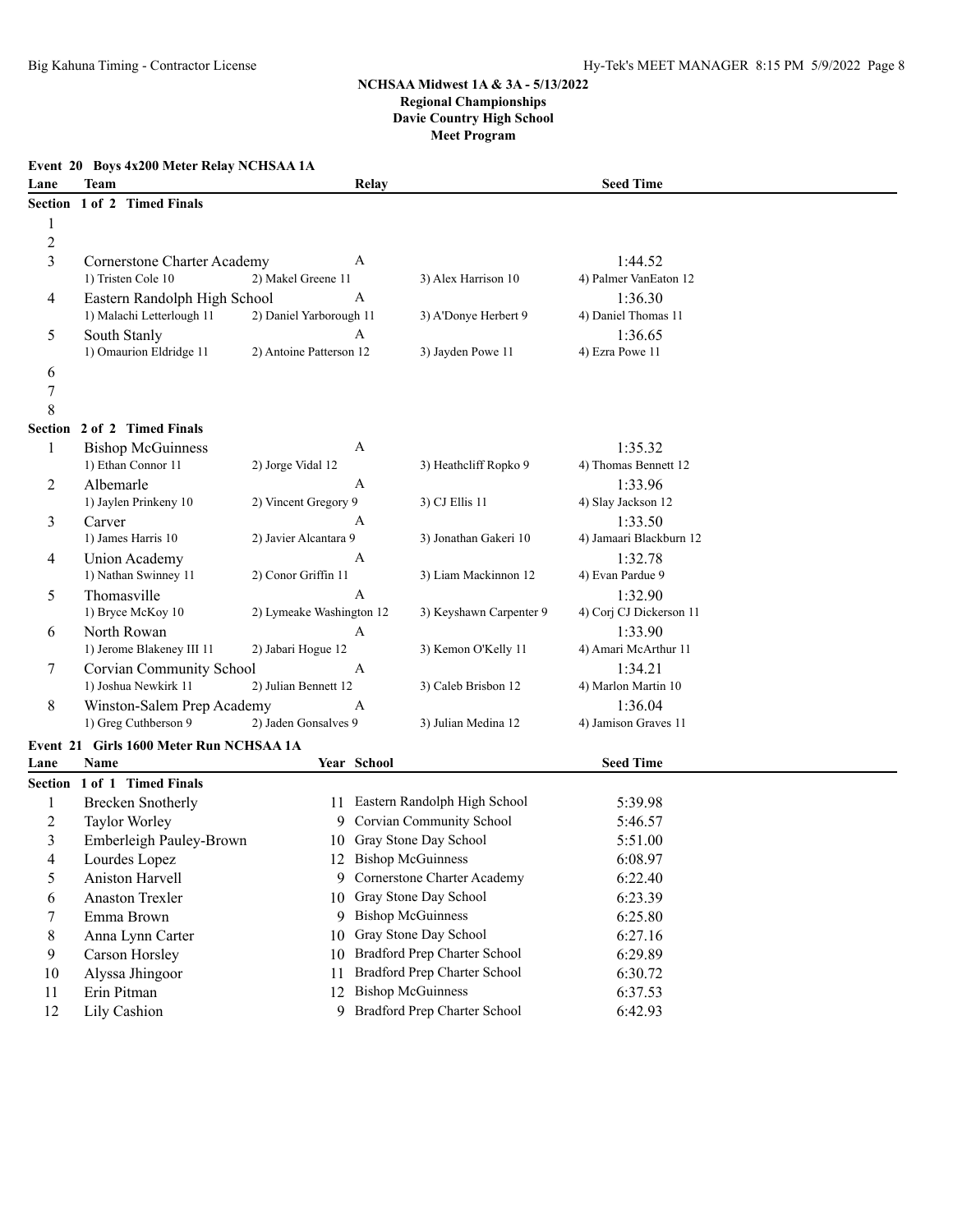# **Event 22 Boys 1600 Meter Run NCHSAA 1A**

| Lane           | <b>Name</b>                                |                          | Year School    |                                 | <b>Seed Time</b>    |  |
|----------------|--------------------------------------------|--------------------------|----------------|---------------------------------|---------------------|--|
| Section        | 1 of 1 Timed Finals                        |                          |                |                                 |                     |  |
| 1              | Jacob Fiorillo                             | 12                       |                | <b>Corvian Community School</b> | 4:28.17             |  |
| $\overline{c}$ | Ben Resler                                 | 12                       |                | Cornerstone Charter Academy     | 4:29.50             |  |
| 3              | William Lyons                              | 12                       |                | South Davidson                  | 4:31.84             |  |
| 4              | Evan Mitchell                              | 11                       |                | Union Academy                   | 4:32.00             |  |
| 5              | Joshawa Huneycutt                          | 10                       | South Stanly   |                                 | 4:37.66             |  |
| 6              | Cole Fiorillo                              | 10                       |                | Corvian Community School        | 4:46.21             |  |
| 7              | Jackson Wilde                              | 10                       |                | South Davidson                  | 4:54.18             |  |
| 8              | Ethan Byerly                               | 10                       |                | South Davidson                  | 4:54.59             |  |
| 9              | Arrington Culbertson                       | 11                       |                | <b>Bishop McGuinness</b>        | 4:57.02             |  |
| 10             | <b>Wesley Rodgers</b>                      | 10                       |                | Gray Stone Day School           | 5:00.30             |  |
| 11             | <b>Athens Barnes</b>                       | 12                       |                | Cornerstone Charter Academy     | 5:03.88             |  |
| 12             | Samuel Pessoa                              | 9                        |                | Cornerstone Charter Academy     | 5:04.46             |  |
| 13             | Zachary Roncace                            | 11                       |                | <b>Union Academy</b>            | 5:08.61             |  |
| 14             | Mason Smith                                | 10                       |                | Bradford Prep Charter School    | 5:08.67             |  |
| 15             | <b>Tanner Hodges</b>                       | 11                       |                | <b>Union Academy</b>            | 5:10.27             |  |
| 16             | Laith Hatamleh                             | 10                       |                | Bradford Prep Charter School    | 5:18.13             |  |
|                | Event 23 Girls 4x100 Meter Relay NCHSAA 1A |                          |                |                                 |                     |  |
| Lane           | <b>Team</b>                                |                          | Relay          |                                 | <b>Seed Time</b>    |  |
|                | Section 1 of 1 Timed Finals                |                          |                |                                 |                     |  |
| 1              | Queen's Grant                              |                          | $\overline{A}$ |                                 | 57.81               |  |
|                | 1) Keandra Grant 10                        | 2) Zainab Gumaneh 9      |                | 3) Eliza Slack 9                | 4) Ella Harless 10  |  |
| 2              | <b>Cornerstone Charter Academy</b>         |                          | $\mathbf{A}$   |                                 | 56.60               |  |
|                | 1) Kathryn Angrave 10                      | 2) Katlyn Poole 12       |                | 3) Kaylen Williamson 9          | 4) Nina Monsanto 12 |  |
| 3              | Albemarle                                  |                          | $\mathbf{A}$   |                                 | 53.64               |  |
|                | 1) Abigail Clayton 10                      | 2) Anautica Meaders 11   |                | 3) Aryjha Baldin 9              | 4) Aryjha Baldwin 9 |  |
| 4              | <b>Bradford Prep Charter School</b>        |                          | $\mathbf{A}$   |                                 | 50.92               |  |
|                | 1) Shaniya Shirley 9                       | 2) Kaylen Harris 10      |                | 3) Beautiful Peterson 9         | 4) Justene Brice 10 |  |
| 5              | North Rowan                                |                          | A              |                                 | 52.34               |  |
|                | 1) Bailee Goodlett 10                      | 2) Bloom Goodlett 10     |                | 3) Azarea Miller 10             | 4) Tai'lah Ward 10  |  |
| 6              | Union Academy                              |                          | $\overline{A}$ |                                 | 54.24               |  |
|                | 1) Laniyah Love 9                          | 2) Alexandra Swinney 10  |                | 3) Tristan Smith 9              | 4) Sade James 12    |  |
| 7              | Corvian Community School                   |                          | $\overline{A}$ |                                 | 56.86               |  |
|                | 1) Annie Driggers 10                       | 2) Jai'Lynn Henderson 10 |                | 3) Grace Lesser 10              | 4) Isabella Rossi 9 |  |
| 8              | <b>Bishop McGuinness</b>                   |                          | $\mathbf{A}$   |                                 | 59.86               |  |
|                | 1) Lalille Nguyen 9                        | 2) Bridget Plouff 11     |                | 3) Isabella Ross 11             | 4) Sienna Arnold 9  |  |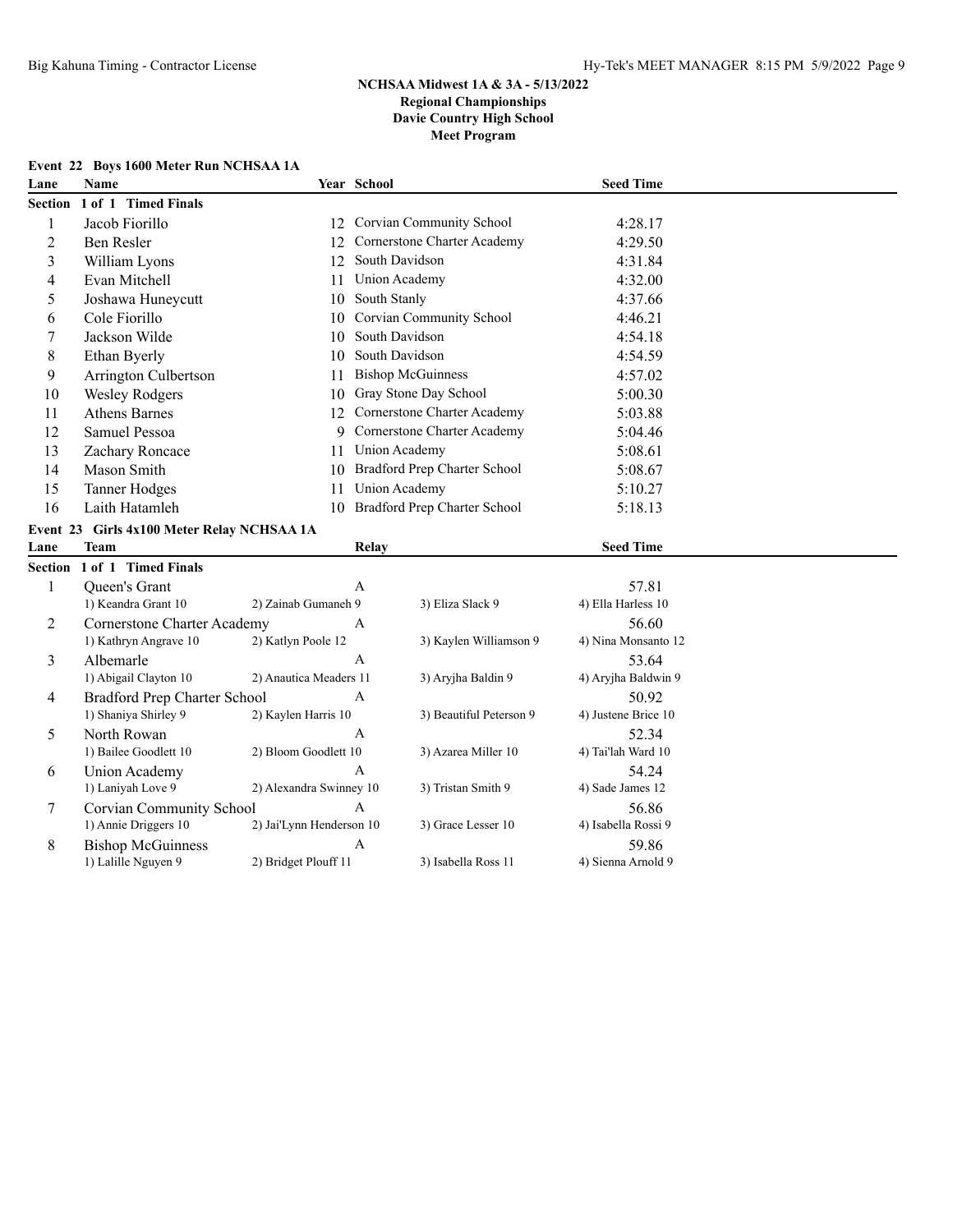### **Event 24 Boys 4x100 Meter Relay NCHSAA 1A**

| Lane           | <b>Team</b>                  | Relay                     |                         | <b>Seed Time</b>        |  |
|----------------|------------------------------|---------------------------|-------------------------|-------------------------|--|
| Section        | 1 of 2 Timed Finals          |                           |                         |                         |  |
| 1              |                              |                           |                         |                         |  |
| $\overline{c}$ |                              |                           |                         |                         |  |
| $\overline{3}$ | Cornerstone Charter Academy  | A                         |                         | 47.90                   |  |
|                | 1) Makel Greene 11           | 2) Palmer VanEaton 12     | 3) Tristen Cole 10      | 4) CJ Goins 9           |  |
| 4              | Eastern Randolph High School | A                         |                         | 47.26                   |  |
|                | 1) Daniel Yarborough 11      | 2) Malachi Letterlough 11 | 3) Daniel Thomas 11     | 4) A'Donye Herbert 9    |  |
| 5              | South Stanly                 | A                         |                         | 47.46                   |  |
|                | 1) Ezra Powe 11              | 2) Jayden Powe 11         | 3) Omaurion Eldridge 11 | 4) Antoine Patterson 12 |  |
| 6              |                              |                           |                         |                         |  |
| $\overline{7}$ |                              |                           |                         |                         |  |
| 8              |                              |                           |                         |                         |  |
| <b>Section</b> | 2 of 2 Timed Finals          |                           |                         |                         |  |
| 1              | <b>Bishop McGuinness</b>     | $\mathbf{A}$              |                         | 47.02                   |  |
|                | 1) Ethan Connor 11           | 2) Heathcliff Ropko 9     | 3) Jorge Vidal 12       | 4) Michael Golamco 11   |  |
| 2              | Albemarle                    | A                         |                         | 45.34                   |  |
|                | 1) Jaylen Prinkeny 10        | 2) Jaliq McRae 12         | 3) CJ Ellis 11          | 4) Dre Davis 9          |  |
| 3              | North Rowan                  | $\mathsf{A}$              |                         | 44.94                   |  |
|                | 1) Jerome Blakeney III 11    | 2) Quintin Wilson 11      | 3) Kemon O'Kelly 11     | 4) Amari McArthur 11    |  |
| 4              | Corvian Community School     | A                         |                         | 44.60                   |  |
|                | 1) Jordan Davis 11           | 2) Joshua Newkirk 11      | 3) Anthony Mullins 11   | 4) Marlon Martin 10     |  |
| 5              | Thomasville                  | A                         |                         | 44.94                   |  |
|                | 1) Bryce McKoy 10            | 2) Lymeake Washington 12  | 3) Keyshawn Carpenter 9 | 4) Corj CJ Dickerson 11 |  |
| 6              | Carver                       | $\mathbf{A}$              |                         | 45.20                   |  |
|                | 1) Javier Alcantara 9        | 2) Cedric Ferguson 10     | 3) De'Andre Potter 12   | 4) Jamaari Blackburn 12 |  |
| 7              | Bradford Prep Charter School | $\mathsf{A}$              |                         | 46.51                   |  |
|                | 1) Ja'Carri Collins 12       | 2) Zach Garber 12         | 3) Enrique Laing 12     | 4) Maxwell Genwright 10 |  |
| 8              |                              |                           |                         |                         |  |

# **Event 25 Girls 400 Meter Dash NCHSAA 1A**

| Lane    | <b>Name</b>                 |    | Year School                     | <b>Seed Time</b> |  |
|---------|-----------------------------|----|---------------------------------|------------------|--|
|         | Section 1 of 2 Timed Finals |    |                                 |                  |  |
|         | Jessica Holliday            |    | 10 Eastern Randolph High School | 1:14.84          |  |
| 2       | Genesis Argote              |    | 9 South Davidson                | 1:12.24          |  |
| 3       | De'Narjeonia Robinson       | 9. | Albemarle                       | 1:09.41          |  |
| 4       | Carmen Combo                | 10 | Bradford Prep Charter School    | 1:08.76          |  |
| 5       | Ella Harless                | 10 | <b>Oueen's Grant</b>            | 1:09.35          |  |
| 6       | Erial Ladsin                | 9. | Winston-Salem Prep Academy      | 1:10.44          |  |
| 7       | Launa Byrd                  | 10 | Corvian Community School        | 1:14.52          |  |
| 8       | Kai Spencer                 |    | 9 Albemarle                     | 1:21.00          |  |
| Section | 2 of 2 Timed Finals         |    |                                 |                  |  |
| -1      | Marianna Diaz               |    | 9 Bradford Prep Charter School  | 1:07.69          |  |
| 2       | Kylie Brodt                 | 10 | Union Academy                   | 1:05.31          |  |
| 3       | Hannah Cox                  | 10 | Union Academy                   | 1:03.24          |  |
| 4       | Damyja Ortiz                | 12 | Winston-Salem Prep Academy      | 59.57            |  |
| 5       | Onyah Davis                 | 9. | Bradford Prep Charter School    | 1:01.30          |  |
| 6       | Abigail Clayton             |    | 10 Albemarle                    | 1:03.64          |  |
|         | Gabby Akers                 | 9  | South Davidson                  | 1:06.79          |  |
| 8       | Mary Rashford               |    | <b>Bishop McGuinness</b>        | 1:07.86          |  |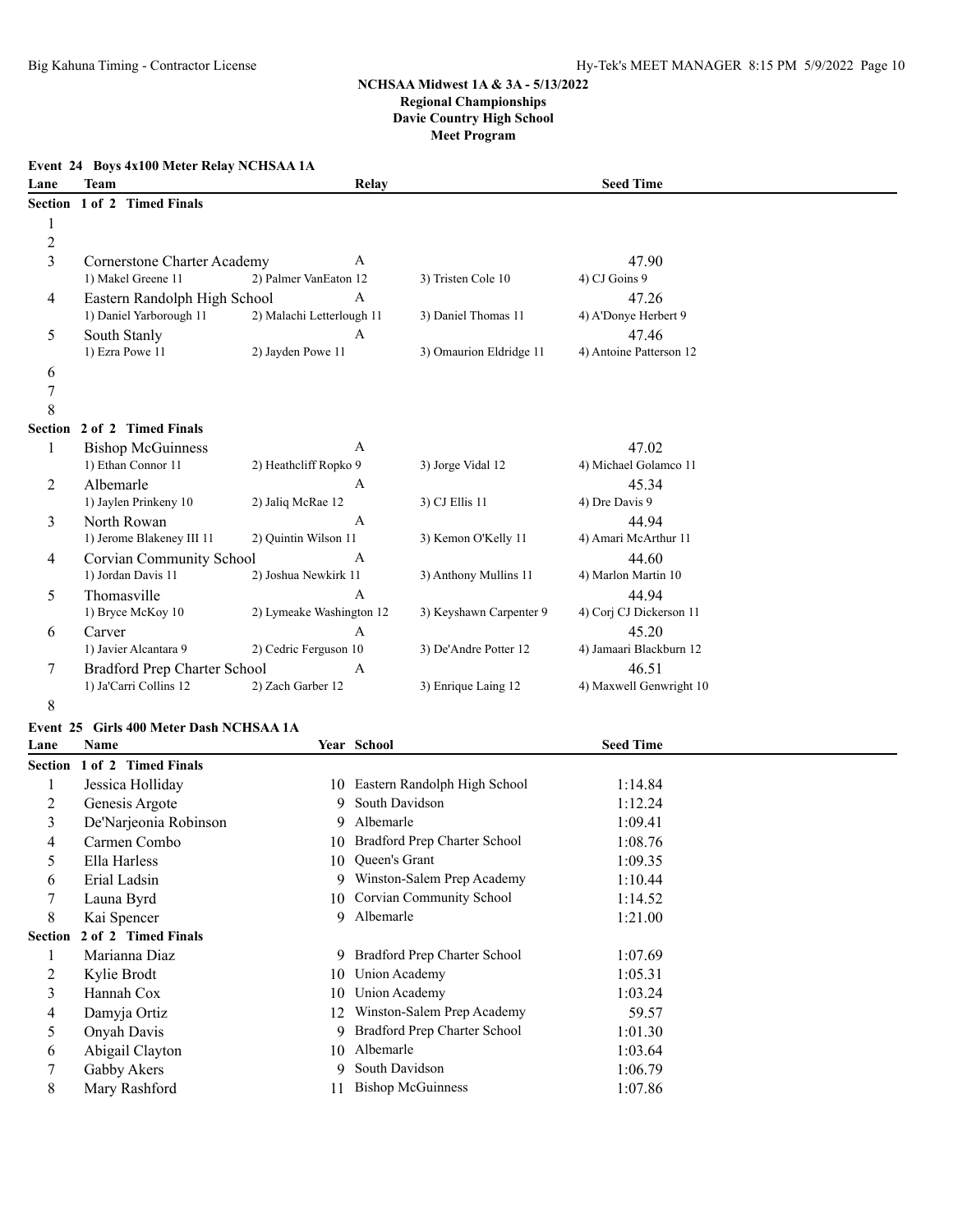# **Event 26 Boys 400 Meter Dash NCHSAA 1A**

| Lane           | Name                                       |    | Year School                    | <b>Seed Time</b> |  |
|----------------|--------------------------------------------|----|--------------------------------|------------------|--|
| <b>Section</b> | 1 of 2 Timed Finals                        |    |                                |                  |  |
| 1              | Joseph Misenheimer                         | 11 | South Stanly                   | 56.37            |  |
| $\overline{2}$ | Quentin Hippert                            | 11 | Gray Stone Day School          | 56.24            |  |
| 3              | Alex Harrison                              |    | 10 Cornerstone Charter Academy | 55.23            |  |
| 4              | Julian Medina                              | 12 | Winston-Salem Prep Academy     | 54.16            |  |
| 5              | Vincent Gregory                            | 9  | Albemarle                      | 55.00            |  |
| 6              | Kemyon Oglesby                             | 9  | North Rowan                    | 55.64            |  |
| 7              | Nyzir Garner                               | 9  | Albemarle                      | 56.30            |  |
| 8              | Kinston Reeder                             |    | 10 South Davidson              | 56.54            |  |
| Section        | 2 of 2 Timed Finals                        |    |                                |                  |  |
| $\mathbf{1}$   | Nathan Swinney                             | 11 | Union Academy                  | 53.97            |  |
| $\overline{2}$ | James Harris                               | 10 | Carver                         | 52.75            |  |
| 3              | Nasir Miller                               | 12 | Bradford Prep Charter School   | 51.58            |  |
| 4              | Julian Bennett                             |    | 12 Corvian Community School    | 50.77            |  |
| 5              | Evan Pardue                                |    | 9 Union Academy                | 51.06            |  |
| 6              | Zach Donath                                |    | 11 NC Leadership Academy       | 51.61            |  |
| 7              | Thomas Bennett                             | 12 | <b>Bishop McGuinness</b>       | 53.62            |  |
| 8              | Andy McLeod                                |    | 11 Gray Stone Day School       | 54.00            |  |
|                | Event 27 Girls 300 Meter Hurdles NCHSAA 1A |    |                                |                  |  |
|                |                                            |    |                                |                  |  |
| Lane           | Name                                       |    | Year School                    | <b>Seed Time</b> |  |
|                | Section 1 of 2 Timed Finals                |    |                                |                  |  |
| $\mathbf{1}$   |                                            |    |                                |                  |  |
| $\mathfrak 2$  |                                            |    |                                |                  |  |
| 3              | Theresa Schultheis                         |    | 10 Bishop McGuinness           | 1:08.25          |  |
| 4              | Anna Lynn Carter                           |    | 10 Gray Stone Day School       | 56.84            |  |
| 5              | Matayah Grubbs                             |    | 10 Gray Stone Day School       | 1:00.38          |  |
| 6              |                                            |    |                                |                  |  |
| 7              |                                            |    |                                |                  |  |
| 8              |                                            |    |                                |                  |  |
|                | Section 2 of 2 Timed Finals                |    |                                |                  |  |
| 1              |                                            |    |                                |                  |  |
| $\overline{c}$ | <b>Anautica Meaders</b>                    |    | 11 Albemarle                   | 55.21            |  |
| 3              | Aryjha Baldwin                             | 9  | Albemarle                      | 53.64            |  |
| 4              | Tai'lah Ward                               |    | 10 North Rowan                 | 45.93            |  |
| 5              | Aniya Brown                                |    | 10 North Rowan                 | 47.45            |  |
| 6              | <b>Anaston Trexler</b>                     | 10 | Gray Stone Day School          | 55.00            |  |
| 7              | Audrey Falcone                             |    | 10 Union Academy               | 55.84            |  |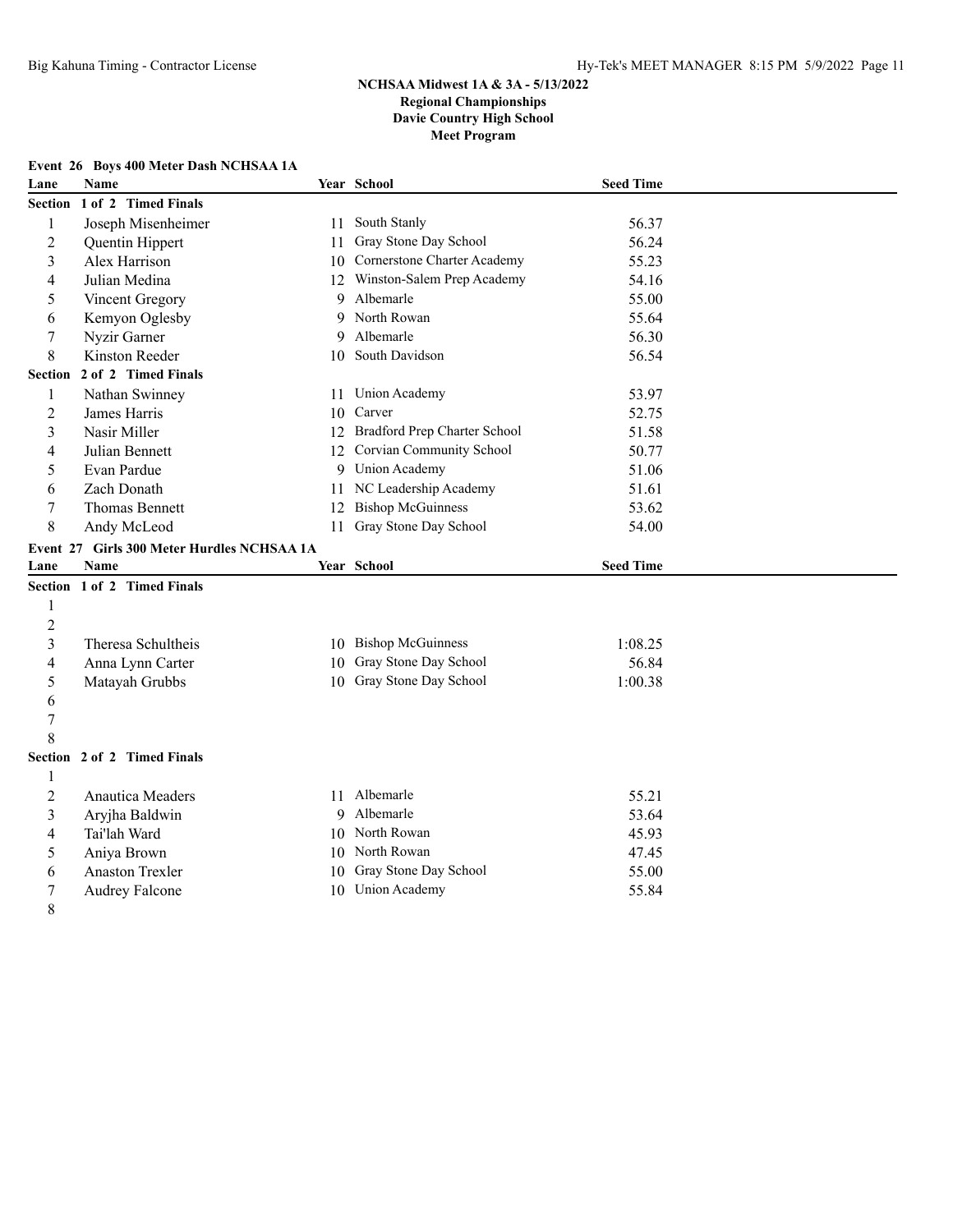# **Event 28 Boys 300 Meter Hurdles NCHSAA 1A**

| Lane           | <b>Name</b>                            |    | Year School                     | <b>Seed Time</b> |  |
|----------------|----------------------------------------|----|---------------------------------|------------------|--|
| Section        | 1 of 2 Timed Finals                    |    |                                 |                  |  |
| 1              | Tre Harris                             | 10 | Cornerstone Charter Academy     | 50.19            |  |
| $\overline{2}$ | Rhodes Smith                           | 11 | <b>Bishop McGuinness</b>        | 47.99            |  |
| 3              | Brayden Wilson                         | 10 | Corvian Community School        | 47.34            |  |
| 4              | <b>Tristen Patterson</b>               | 10 | South Stanly                    | 46.94            |  |
| 5              | JaVaughn McKinney                      | 12 | Thomasville                     | 47.19            |  |
| 6              | Camden Lilly                           | 9  | South Stanly                    | 47.59            |  |
| 7              | Jeremiah Garner                        | 9  | South Davidson                  | 49.03            |  |
| 8              | <b>Ryker Bowers</b>                    | 9  | South Stanly                    | 51.39            |  |
| Section        | 2 of 2 Timed Finals                    |    |                                 |                  |  |
| 1              | <b>Jalen Powers</b>                    | 11 | Thomasville                     | 46.54            |  |
| $\overline{2}$ | Orion Harris                           |    | 12 North Rowan                  | 45.94            |  |
| 3              | CJ Ellis                               | 11 | Albemarle                       | 45.33            |  |
| $\overline{4}$ | Slay Jackson                           |    | 12 Albemarle                    | 43.86            |  |
| 5              | Quintin Wilson                         | 11 | North Rowan                     | 44.16            |  |
| 6              | Josh Brady                             | 10 | Eastern Randolph High School    | 45.72            |  |
| $\tau$         | Daniel Mantes Medrano                  | 10 | North Rowan                     | 46.34            |  |
| $\,8\,$        | <b>Tristen Cole</b>                    | 10 | Cornerstone Charter Academy     | 46.76            |  |
|                | Event 29 Girls 800 Meter Run NCHSAA 1A |    |                                 |                  |  |
| Lane           | <b>Name</b>                            |    | Year School                     | <b>Seed Time</b> |  |
|                | Section 1 of 1 Timed Finals            |    |                                 |                  |  |
| 1              | Isabella Falcone                       |    | 12 Union Academy                | 2:37.66          |  |
| $\mathfrak 2$  | Sofia Wolff                            | 11 | <b>Bishop McGuinness</b>        | 2:41.76          |  |
| 3              | MaryGrace Krol                         | 11 | Albemarle                       | 2:41.91          |  |
| $\overline{4}$ | Gracie Williams                        | 11 | Union Academy                   | 2:44.16          |  |
| 5              | Taeya Newman                           | 11 | Union Academy                   | 2:44.31          |  |
| 6              | Clara Minix                            | 10 | Millennium Charter Academy      | 2:45.01          |  |
| $\overline{7}$ | Mary Grace Lipscomb                    | 11 | <b>Bishop McGuinness</b>        | 2:46.15          |  |
| $\,8\,$        | Nina Holton                            | 10 | <b>Bishop McGuinness</b>        | 2:48.10          |  |
| 9              | Carson Horsley                         | 10 | Bradford Prep Charter School    | 2:48.98          |  |
| $10\,$         | Gabby Akers                            | 9  | South Davidson                  | 2:49.87          |  |
| 11             | Genesis Argote                         | 9  | South Davidson                  | 2:50.40          |  |
| 12             |                                        |    |                                 |                  |  |
|                | Aniston Harvell                        | 9  | Cornerstone Charter Academy     | 2:54.70          |  |
| 13             | Eliza Slack                            | 9  | Queen's Grant                   | 2:54.71          |  |
| 14             | April Slonim                           | 11 | <b>Corvian Community School</b> | 2:55.81          |  |
| 15             | Kate Beagles                           | 9. | <b>Corvian Community School</b> | 2:55.86          |  |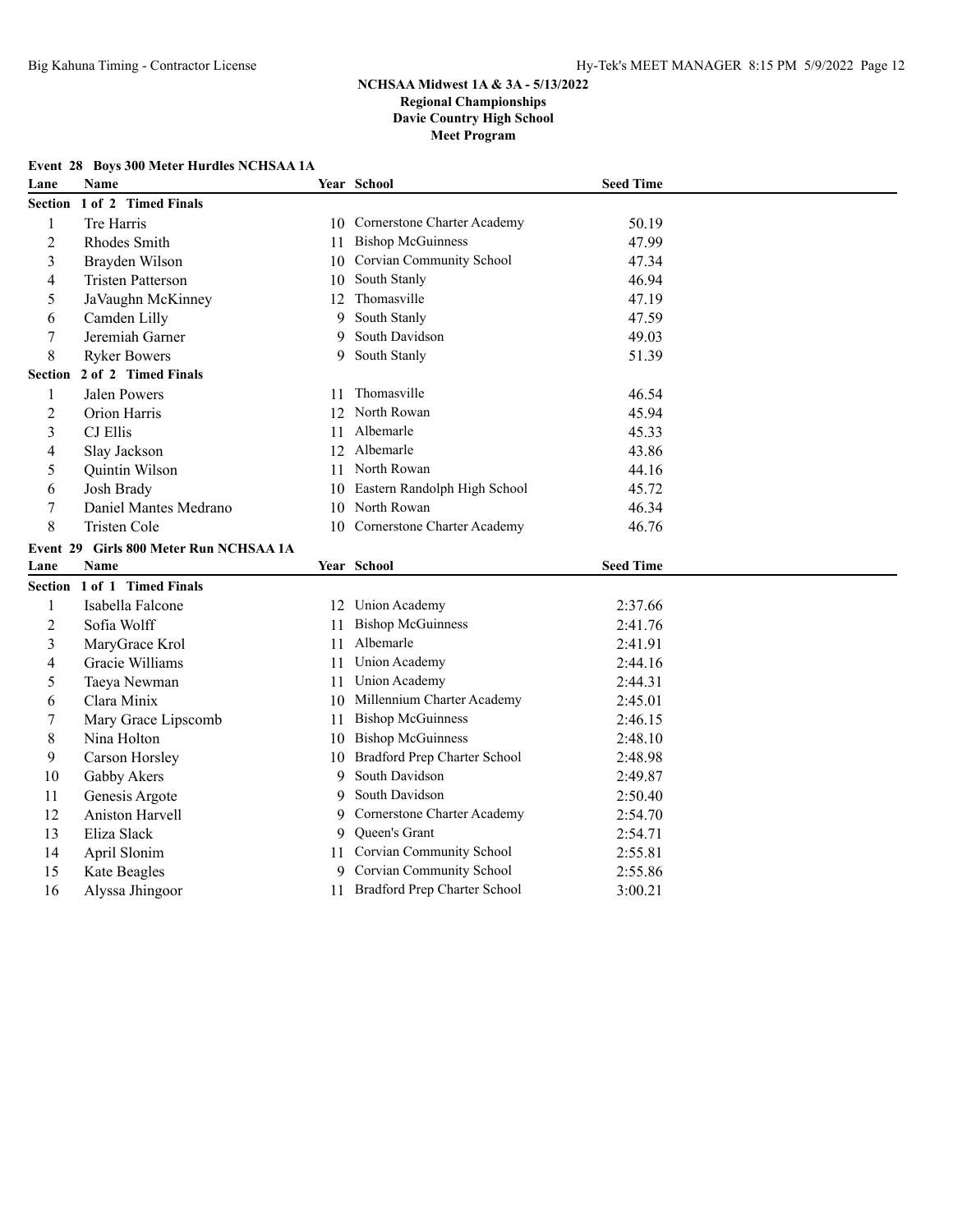|  |  |  | Event 30 Boys 800 Meter Run NCHSAA 1A |  |
|--|--|--|---------------------------------------|--|
|  |  |  |                                       |  |

| Lane                     | Name                                    |    | Year School                                               | <b>Seed Time</b> |  |
|--------------------------|-----------------------------------------|----|-----------------------------------------------------------|------------------|--|
| <b>Section</b>           | 1 of 1 Timed Finals                     |    |                                                           |                  |  |
| $\mathbf{1}$             | William Lyons                           | 12 | South Davidson                                            | 2:01.13          |  |
| $\overline{c}$           | Ethan Byerly                            | 10 | South Davidson                                            | 2:04.00          |  |
| 3                        | Joshawa Huneycutt                       | 10 | South Stanly                                              | 2:05.00          |  |
| $\overline{\mathcal{A}}$ | Jacob Fiorillo                          | 12 | Corvian Community School                                  | 2:05.41          |  |
| 5                        | Evan Mitchell                           | 11 | <b>Union Academy</b>                                      | 2:05.45          |  |
| 6                        | Ben Resler                              | 12 | Cornerstone Charter Academy                               | 2:07.92          |  |
| 7                        | Cole Fiorillo                           | 10 | Corvian Community School                                  | 2:08.67          |  |
| $\,8\,$                  | David Armstrong                         | 11 | <b>Bishop McGuinness</b>                                  | 2:08.95          |  |
| 9                        | Benjamin Harrison                       | 10 | Cornerstone Charter Academy                               | 2:09.43          |  |
| 10                       | Calvin Devore                           | 12 | Millennium Charter Academy                                | 2:09.65          |  |
| 11                       | Caleb Cox                               | 12 | <b>Union Academy</b>                                      | 2:10.78          |  |
| 12                       | Christopher Villegas                    | 9  | South Davidson                                            | 2:13.95          |  |
| 13                       | Jobey Swaringen                         | 12 | Gray Stone Day School                                     | 2:15.00          |  |
| 14                       | Suhaib Hatamleh                         | 10 | Bradford Prep Charter School                              | 2:15.37          |  |
| 15                       | <b>Ashton Riedel</b>                    | 12 | Gray Stone Day School                                     | 2:16.00          |  |
| 16                       | Arrington Culbertson                    | 11 | <b>Bishop McGuinness</b>                                  | 2:17.60          |  |
|                          | Event 31 Girls 200 Meter Dash NCHSAA 1A |    |                                                           |                  |  |
| Lane                     | Name                                    |    | Year School                                               | <b>Seed Time</b> |  |
|                          | Section 1 of 2 Timed Finals             |    |                                                           |                  |  |
| $\mathbf{1}$             | Cadence Staton                          | 11 | Corvian Community School                                  | 30.47            |  |
| $\overline{c}$           | Diamond Smith                           |    | 12 Albemarle                                              | 30.30            |  |
| 3                        | Katherine Cupples                       |    | 9 Gray Stone Day School                                   | 29.24            |  |
| 4                        | Nina Monsanto                           |    | 12 Cornerstone Charter Academy                            | 28.54            |  |
| 5                        | Abigail Clayton                         |    | 10 Albemarle                                              | 28.74            |  |
| 6                        | Gabby Akers                             | 9  | South Davidson                                            | 30.15            |  |
| $\tau$                   | Kathryn Angrave                         |    | 10 Cornerstone Charter Academy                            | 30.34            |  |
| 8                        | Erial Ladsin                            |    | 9 Winston-Salem Prep Academy                              | 31.01            |  |
| Section                  | 2 of 2 Timed Finals                     |    |                                                           |                  |  |
|                          |                                         |    | 9 Bradford Prep Charter School                            |                  |  |
| $\mathbf{1}$             | <b>Beautiful Peterson</b>               |    | Bradford Prep Charter School                              | 27.93<br>27.78   |  |
| $\overline{c}$           | Shaniya Shirley                         | 9  | Winston-Salem Prep Academy                                |                  |  |
| 3                        | Jayla Williams<br>Amari Baldwin         | 12 | Albemarle                                                 | 27.04            |  |
| 4                        |                                         | 9  |                                                           | 26.20            |  |
| 5                        | Damyja Ortiz                            | 12 | Winston-Salem Prep Academy<br>10 Corvian Community School | 26.24            |  |
| 6                        | Annie Driggers                          |    |                                                           | 27.68            |  |
|                          | Justene Brice                           |    | 10 Bradford Prep Charter School                           | 27.84            |  |
| $\,8\,$                  | Nina Fraticelli                         |    | 11 Union Academy                                          | 28.51            |  |
|                          | Event 32 Boys 200 Meter Dash NCHSAA 1A  |    |                                                           |                  |  |
| Lane                     | Name                                    |    | Year School                                               | <b>Seed Time</b> |  |
| <b>Section</b>           | 1 of 2 Timed Finals                     |    |                                                           |                  |  |
| $\mathbf{1}$             | Kemon O'Kelly                           |    | 11 North Rowan                                            | 23.66            |  |
| $\overline{c}$           | Amari McArthur                          | 11 | North Rowan                                               | 23.44            |  |
| $\mathfrak{Z}$           | <b>Andrew Bitzer</b>                    | 10 | Gray Stone Day School                                     | 23.24            |  |
| 4                        | Nasir Miller                            | 12 | Bradford Prep Charter School                              | 23.14            |  |
| 5                        | James Harris                            | 10 | Carver                                                    | 23.17            |  |
| 6                        | Joshua Gordon                           | 12 | Bradford Prep Charter School                              | 23.43            |  |
| 7                        | Ja'Carri Collins                        |    | 12 Bradford Prep Charter School                           | 23.58            |  |
| 8                        | De'Andre Potter                         |    | 12 Carver                                                 | 23.84            |  |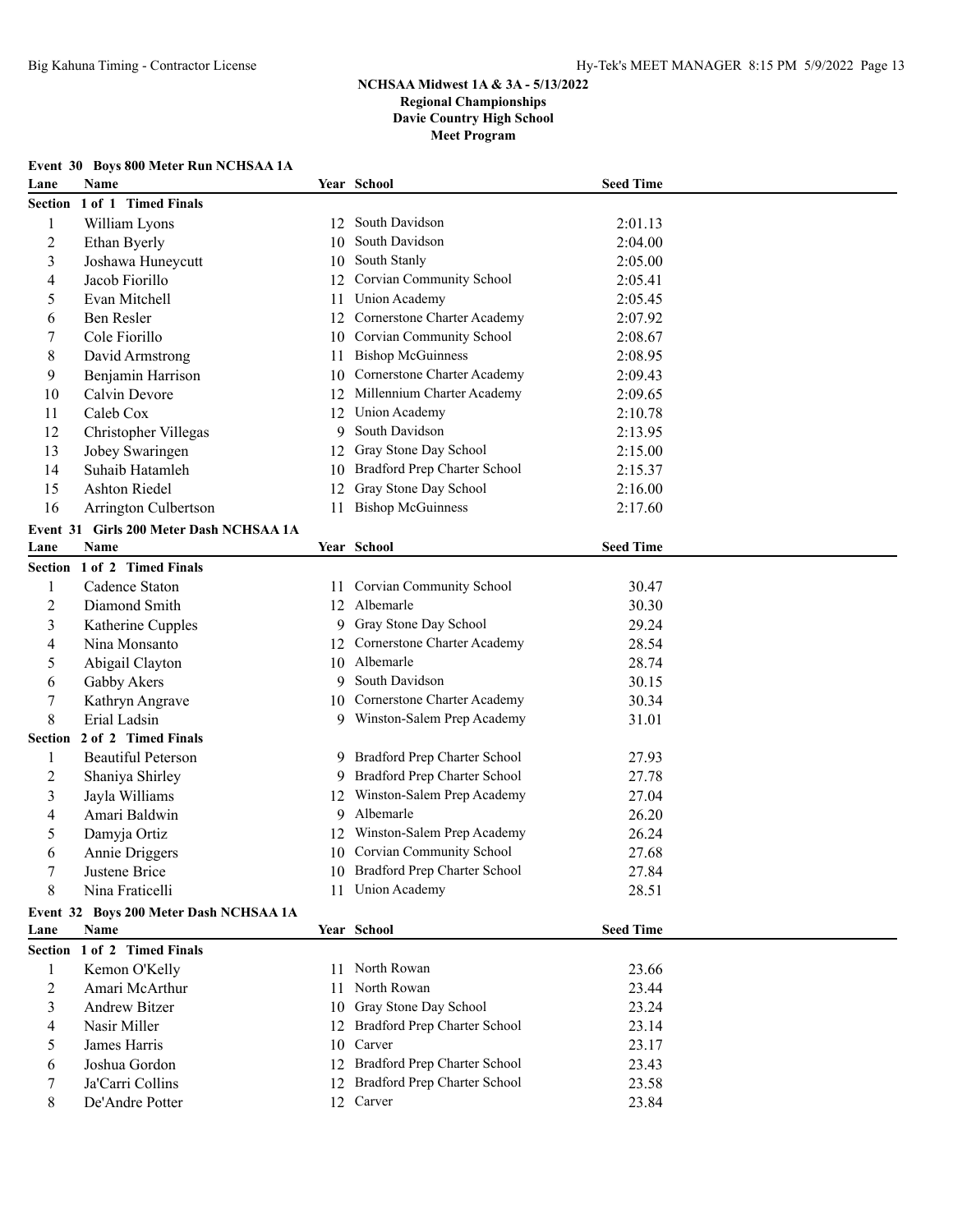## **Section 2 of 2 Timed Finals...(Event 32 Boys 200 Meter Dash NCHSAA 1A)**

| 1              | Dre Davis                               |    | 9 Albemarle                     | 23.04            |
|----------------|-----------------------------------------|----|---------------------------------|------------------|
| $\overline{2}$ | Joshua Newkirk                          |    | 11 Corvian Community School     | 22.98            |
| 3              | Corj CJ Dickerson                       | 11 | Thomasville                     | 22.57            |
| 4              | Jamaari Blackburn                       |    | 12 Carver                       | 21.94            |
| 5              | Omaurion Eldridge                       | 11 | South Stanly                    | 22.07            |
| 6              | Julian Bennett                          | 12 | Corvian Community School        | 22.64            |
| 7              | Conor Griffin                           | 11 | Union Academy                   | 23.03            |
| 8              | Jaylen Prinkeny                         |    | 10 Albemarle                    | 23.04            |
|                | Event 33 Girls 3200 Meter Run NCHSAA 1A |    |                                 |                  |
| Lane           | <b>Name</b>                             |    | Year School                     | <b>Seed Time</b> |
| <b>Section</b> | 1 of 1 Timed Finals                     |    |                                 |                  |
| 1              | Taylor Worley                           |    | 9 Corvian Community School      | 12:49.79         |
| $\overline{2}$ | Emberleigh Pauley-Brown                 |    | 10 Gray Stone Day School        | 13:06.31         |
| 3              | Lourdes Lopez                           | 12 | <b>Bishop McGuinness</b>        | 13:11.89         |
| 4              | <b>Brecken Snotherly</b>                | 11 | Eastern Randolph High School    | 13:25.90         |
| 5              | Adrianna Santos                         | 12 | Union Academy                   | 14:33.90         |
| 6              | Ruby Hoerter                            | 9  | Millennium Charter Academy      | 14:36.70         |
| 7              | Zivah Trull                             | 9  | Gray Stone Day School           | 15:47.81         |
| 8              | <b>Heather Gallimore</b>                | 11 | South Davidson                  | 16:28.00         |
| 9              | Kailynn Jensen                          |    | 10 Bradford Prep Charter School | 17:31.45         |
|                | Event 34 Boys 3200 Meter Run NCHSAA 1A  |    |                                 |                  |
| Lane           | <b>Name</b>                             |    | Year School                     | <b>Seed Time</b> |
|                | Section 1 of 1 Timed Finals             |    |                                 |                  |
| $\mathbf{1}$   | William Lyons                           | 12 | South Davidson                  | 9:55.00          |
| $\overline{2}$ | Ben Resler                              | 12 | Cornerstone Charter Academy     | 9:56.80          |
| 3              | Evan Mitchell                           | 11 | Union Academy                   | 10:02.92         |
| 4              | Jacob Fiorillo                          |    | 12 Corvian Community School     | 10:04.40         |
| 5              | Joshawa Huneycutt                       | 10 | South Stanly                    | 10:16.91         |
| 6              | Cole Fiorillo                           | 10 | Corvian Community School        | 10:19.81         |
| $\tau$         | Jackson Wilde                           | 10 | South Davidson                  | 10:52.00         |
| 8              | Arrington Culbertson                    | 11 | <b>Bishop McGuinness</b>        | 11:06.68         |
| 9              | <b>Athens Barnes</b>                    |    | 12 Cornerstone Charter Academy  | 11:25.00         |
| 10             | <b>Wesley Rodgers</b>                   |    | 10 Gray Stone Day School        | 11:42.00         |
| 11             | Drew Resler                             |    | 9 Cornerstone Charter Academy   | 11:44.76         |
| 12             | Zachary Roncace                         | 11 | <b>Union Academy</b>            | 11:51.37         |
| 13             | <b>Brody Krakenberg</b>                 |    | 10 Millennium Charter Academy   | 12:11.52         |
| 14             | Connor Curlee                           |    | 12 South Stanly                 | 12:17.35         |